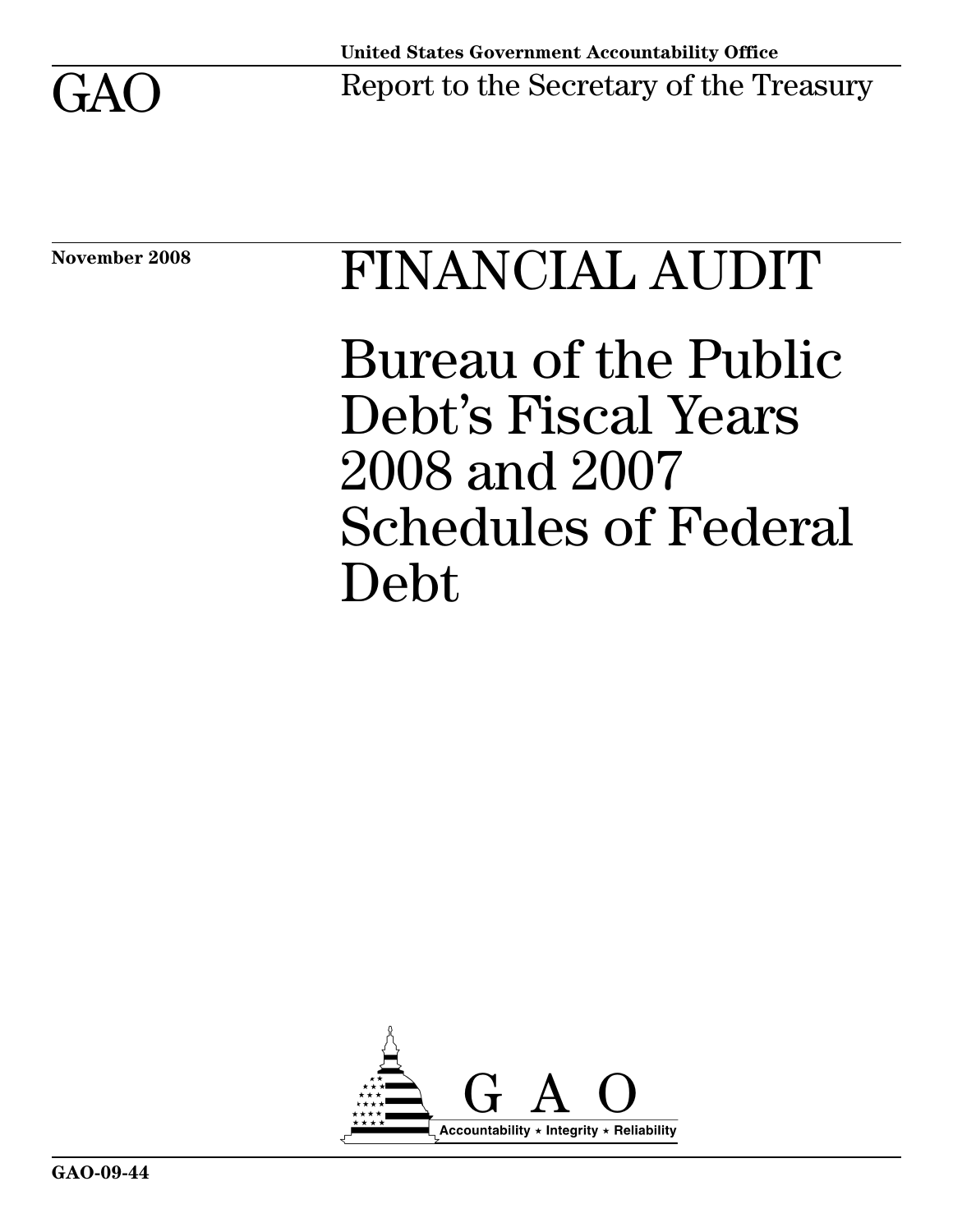

Highlights of [GAO-09-44](http://www.gao.gov/cgi-bin/getrpt?GAO-09-44), a report to Secretary of the Treasury

#### **Why GAO Did This Study**

GAO is required to audit the consolidated financial statements of the U.S. government. Due to the significance of the federal debt held by the public to the governmentwide financial statements, GAO audits the Bureau of the Public Debt's (BPD) Schedules of Federal Debt annually. The audit of these schedules is done to determine whether, in all material respects, (1) the schedules are reliable and (2) BPD management maintained effective internal control relevant to the Schedule of Federal Debt. Further, GAO tests compliance with a significant provision of law related to the Schedule of Federal Debt (statutory debt limit).

Federal debt managed by BPD consists of Treasury securities held by the public and by certain federal government accounts, referred to as intragovernmental debt holdings. The level of debt held by the public primarily reflects how much of the nation's wealth has been absorbed by the federal government to finance prior federal spending in excess of federal revenues. Intragovernmental debt holdings represent balances of Treasury securities held by federal government accounts, primarily federal trust funds such as Social Security, that typically have an obligation to invest their excess annual receipts over disbursements in federal securities.

For a fuller understanding of GAO's opinion on BPD's fiscal years 2008 and 2007 Schedules of Federal Debt, readers should refer to the complete audit report, available by clicking on [GAO-09-44,](http://www.gao.gov/cgi-bin/getrpt?GAO-09-44) Which includes information on audit objectives, scope and methodology. For more information, contact Gary T. Engel at (202) 512-3406 or [engelg@gao.gov.](mailto:engelg@gao.gov)

### FINANCIAL AUDIT

#### **Bureau of the Public Debt's Fiscal Years 2008 and 2007 Schedules of Federal Debt**

#### **What GAO Found**

In GAO's opinion, BPD's Schedules of Federal Debt for fiscal years 2008 and 2007 were fairly presented in all material respects, and BPD maintained effective internal control relevant to the Schedule of Federal Debt as of September 30, 2008. GAO found no instances of noncompliance in fiscal year 2008 with the statutory debt limit.

As of September 30, 2008 and 2007, federal debt managed by BPD totaled about \$10,011 billion and \$8,993 billion, respectively. As shown in figure 1 below, total federal debt increased over each of the last 4 fiscal years.



Source: BPD.

During the last 4 fiscal years, managing the federal debt has continued to be a challenge as evidenced by the growth of total federal debt by \$2,632 billion, or 36 percent, from \$7,379 billion as of September 30, 2004, to \$10,011 billion as of September 30, 2008. In fiscal year 2008 alone, total federal debt increased by \$1,018 billion, the single largest annual increase in history. Of this amount, about \$760 billion was from the increase in debt held by the public, which included \$300 billion in cash management bills issued in September 2008 under the Supplementary Financing Program initiated by Treasury. The remaining increase in federal debt of about \$258 billion was from intragovernmental debt holdings. On July 30, 2008, legislation was enacted to raise the statutory debt limit from \$9,815 billion to \$10,615 billion. In addition, in response to the nation's growing financial crisis, on October 3, 2008, the President signed into law legislation authorizing the Secretary of the Treasury to purchase up to \$700 billion in troubled assets from financial institutions. This legislation increased the statutory debt limit by \$700 billion to \$11,315 billion. These increases in the statutory debt limit were the fourth and fifth such occurrences since fiscal year 2004.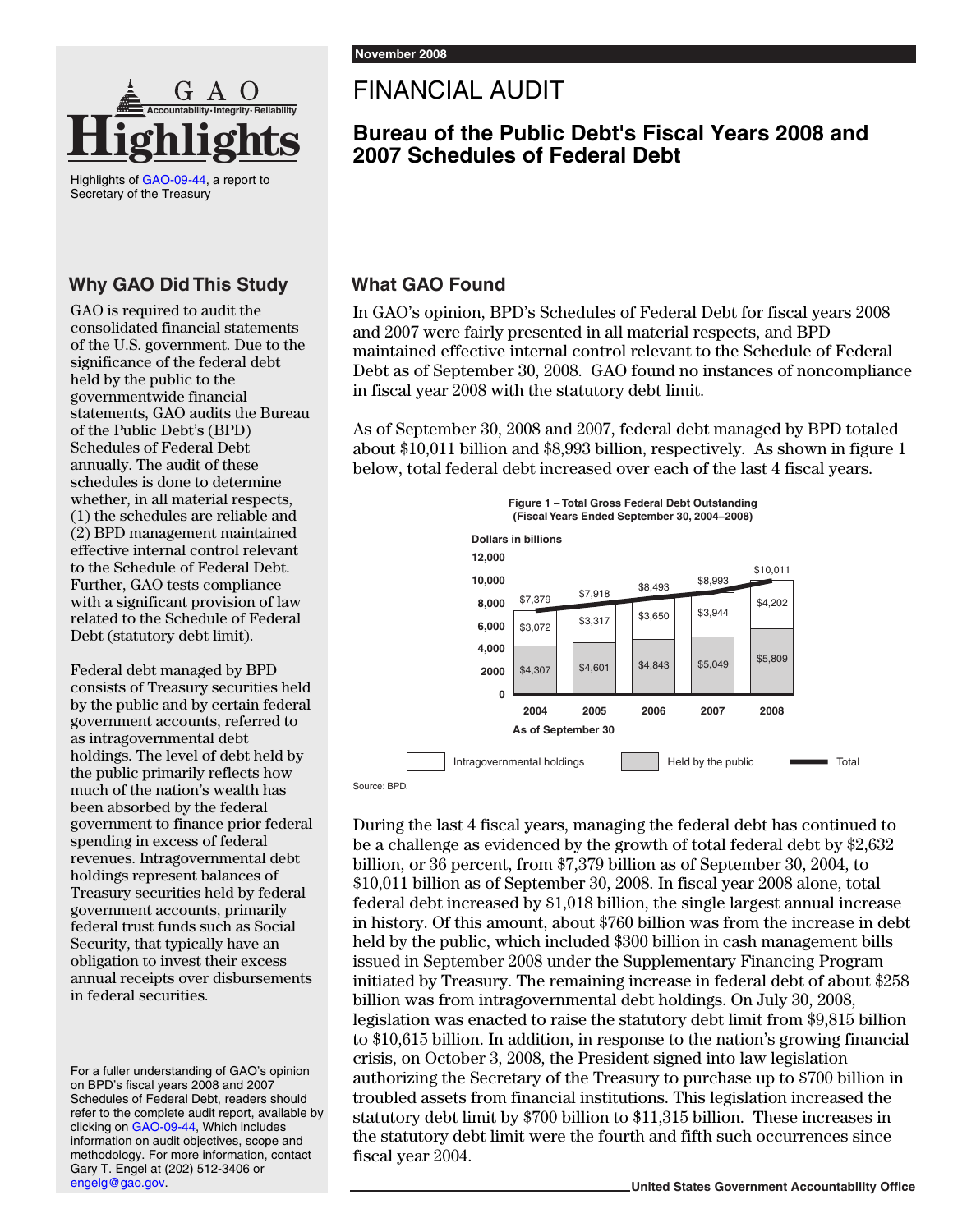### **Contents**

| Letter                  |                                                                             | 1               |
|-------------------------|-----------------------------------------------------------------------------|-----------------|
| <b>Auditor's Report</b> |                                                                             | $6\phantom{.}6$ |
|                         | <b>Opinion on Schedules of Federal Debt</b>                                 |                 |
|                         | <b>Opinion on Internal Control</b>                                          |                 |
|                         | Compliance with a Selected Provision of Law                                 |                 |
|                         | <b>Consistency of Other Information</b>                                     | 8               |
|                         | Objectives, Scope, and Methodology                                          | 8               |
|                         | <b>Agency Comments</b>                                                      | 10              |
| Overview, Schedules,    |                                                                             | 11              |
| and Notes               | Overview on Federal Debt Managed by the Bureau of the Public<br><b>Debt</b> | 11              |
|                         | <b>Schedules of Federal Debt</b>                                            | 21              |
|                         | Notes to the Schedules of Federal Debt                                      | 22              |
| Appendixes              |                                                                             |                 |
| <b>Appendix I:</b>      | <b>Comments from the Bureau of the Public Debt</b>                          | 28              |
| <b>Appendix II:</b>     | <b>GAO Contact and Staff Acknowledgments</b>                                | 29              |

#### **Abbreviations**

| <b>BPD</b> | Bureau of the Public Debt          |
|------------|------------------------------------|
| <b>CBO</b> | <b>Congressional Budget Office</b> |
| GDP        | Gross Domestic Product             |
| <b>OMB</b> | Office of Management and Budget    |

This is a work of the U.S. government and is not subject to copyright protection in the United States. The published product may be reproduced and distributed in its entirety without further permission from GAO. However, because this work may contain copyrighted images or other material, permission from the copyright holder may be necessary if you wish to reproduce this material separately.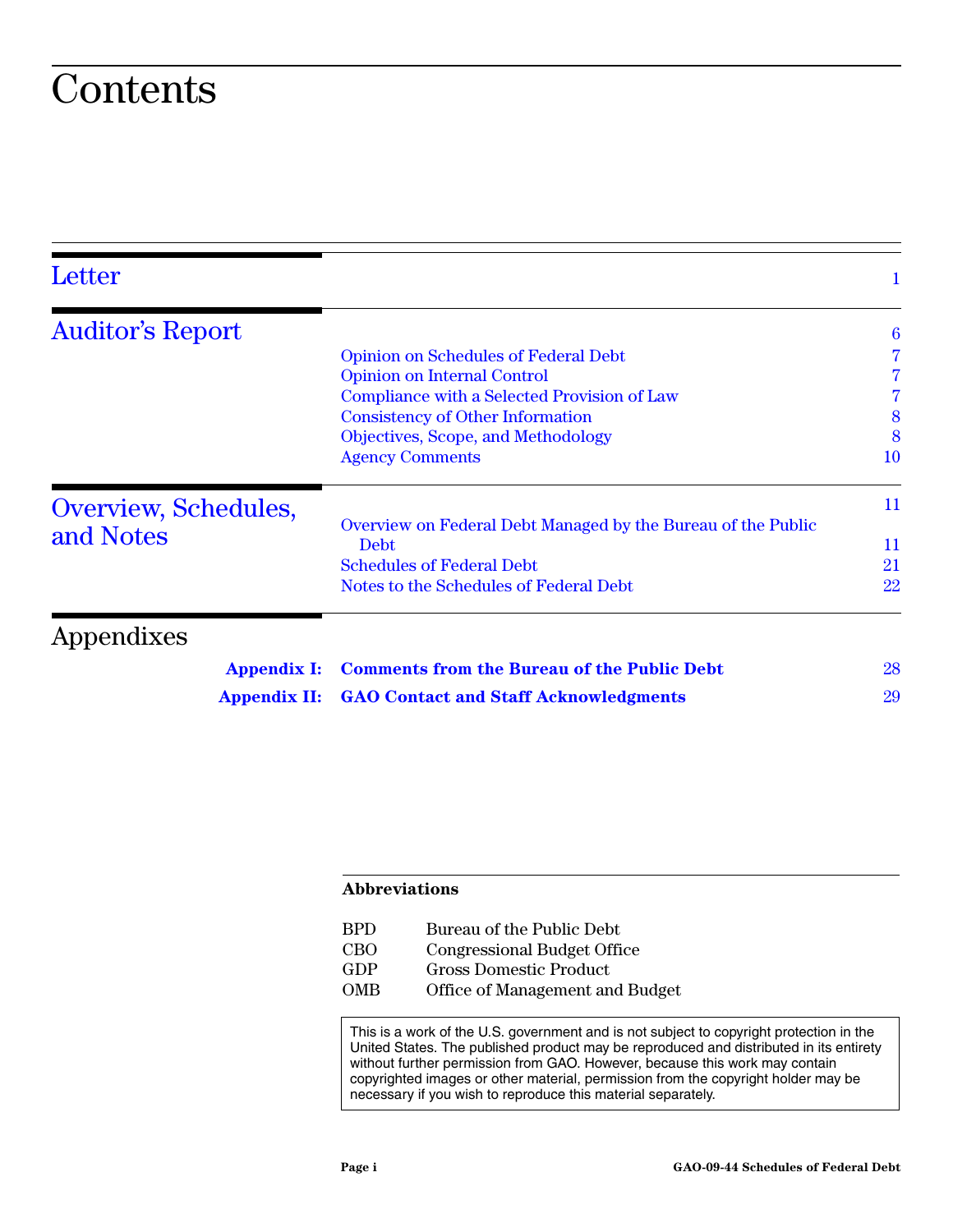

**United States Government Accountability Office Washington, D.C. 20548**

<span id="page-3-0"></span>November 7, 2008

The Honorable Henry M. Paulson, Jr. The Secretary of the Treasury Dear Mr. Secretary:

The accompanying auditor's report presents the results of our audits of the Schedules of Federal Debt Managed by the Bureau of the Public Debt for the fiscal years ended September 30, 2008 and 2007. The Schedules of Federal Debt present the beginning balances, increases and decreases, and ending balances for (1) Federal Debt Held by the Public and Intragovernmental Debt Holdings, (2) the related Accrued Interest Payables, and (3) the related Net Unamortized Premiums and Discounts managed by the Bureau of the Public Debt  $(BPD).<sup>1</sup>$ 

The auditor's report contains our (1) opinion on the Schedules of Federal Debt for the fiscal years ended September 30, 2008 and 2007, (2) opinion on the effectiveness of relevant internal control as of September 30, 2008, (3) conclusion on BPD's compliance in fiscal year 2008 with a selected provision of a law we tested, and (4) conclusion on the consistency between information in the Schedules of Federal Debt and the accompanying Overview on Federal Debt Managed by the Bureau of the Public Debt.

As of September 30, 2008 and 2007, federal debt managed by the bureau totaled about \$10,011 billion and \$8,993 billion, respectively, primarily for moneys borrowed to fund the federal government's operations. As shown on the Schedules of Federal Debt, these balances consisted of approximately (1) \$5,809 billion as of September 30, 2008, and \$5,049 billion as of September 30, 2007, of debt held by the public and about (2) \$4,202 billion as of September 30, 2008, and \$3,944 billion as of September 30, 2007, of intragovernmental debt holdings.

The level of debt held by the public primarily reflects how much of the nation's wealth has been absorbed by the federal government to finance prior federal spending in excess of federal revenues. It best represents the cumulative effect of past federal borrowing on today's economy and the federal budget. To finance a cash deficit, the federal government borrows

<sup>&</sup>lt;sup>1</sup>Intragovernmental Debt Holdings represent federal debt issued by Treasury and held by certain federal government accounts, such as the Social Security and Medicare trust funds.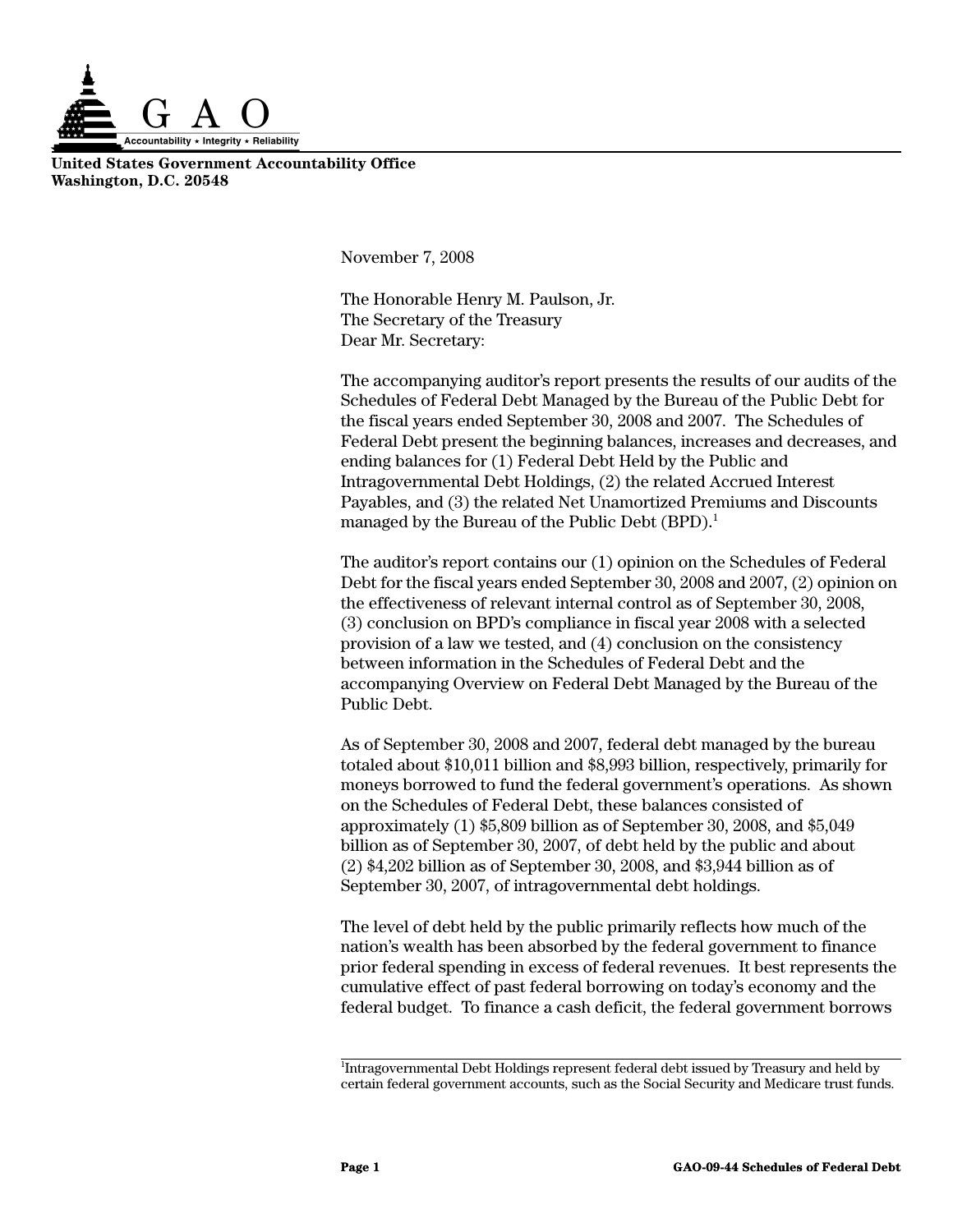from the public. When a cash surplus occurs, the annual excess funds can then be used to reduce debt held by the public. In other words, annual cash deficits or surpluses generally approximate the annual net change in the amount of federal government borrowing from the public.

Intragovernmental debt holdings represent balances of Treasury securities held by federal government accounts, primarily federal trust funds (e.g., Social Security), that typically have an obligation to invest their excess annual receipts over disbursements in federal securities. Most federal trust funds invest in special U.S. Treasury securities that are guaranteed for principal and interest by the full faith and credit of the U.S. government. The federal government uses the trust funds' invested cash surpluses to assist in funding other federal government operations. The transactions relating to Treasury securities held by the federal government accounts net out on the federal government's consolidated financial statements because, under current U.S. generally accepted accounting principles, they essentially represent loans from one part of the federal government to another. These securities are nonmarketable; however, they represent a priority call on future federal budgetary resources.

While both are important, debt held by the public and intragovernmental debt holdings are very different. Debt held by the public approximates the federal government's competition with other sectors in the credit markets. Federal borrowing absorbs resources available for private investment and may put upward pressure on interest rates. In addition, interest on debt held by the public is paid in cash and represents a burden on current taxpayers. It reflects the amount the federal government pays to its outside creditors. In contrast, intragovernmental debt holdings perform an accounting function but typically do not require cash payments from the current budget or represent a burden on the current economy. In addition, from the perspective of the budget as a whole, interest payments to federal government accounts by Treasury are entirely offset by the income received by such accounts. This intragovernmental debt and related interest represent a claim on future resources and hence a burden on future taxpayers and the future economy. Specifically, when trust funds redeem Treasury securities to obtain cash to fund expenditures, Treasury usually borrows from the public to finance these redemptions. Such borrowings result in competition for funds with the private sector and thus an effect on the economy.

We have audited the Schedule of Federal Debt since fiscal year 1997. Over this period, total federal debt has increased by 92 percent. During the last 4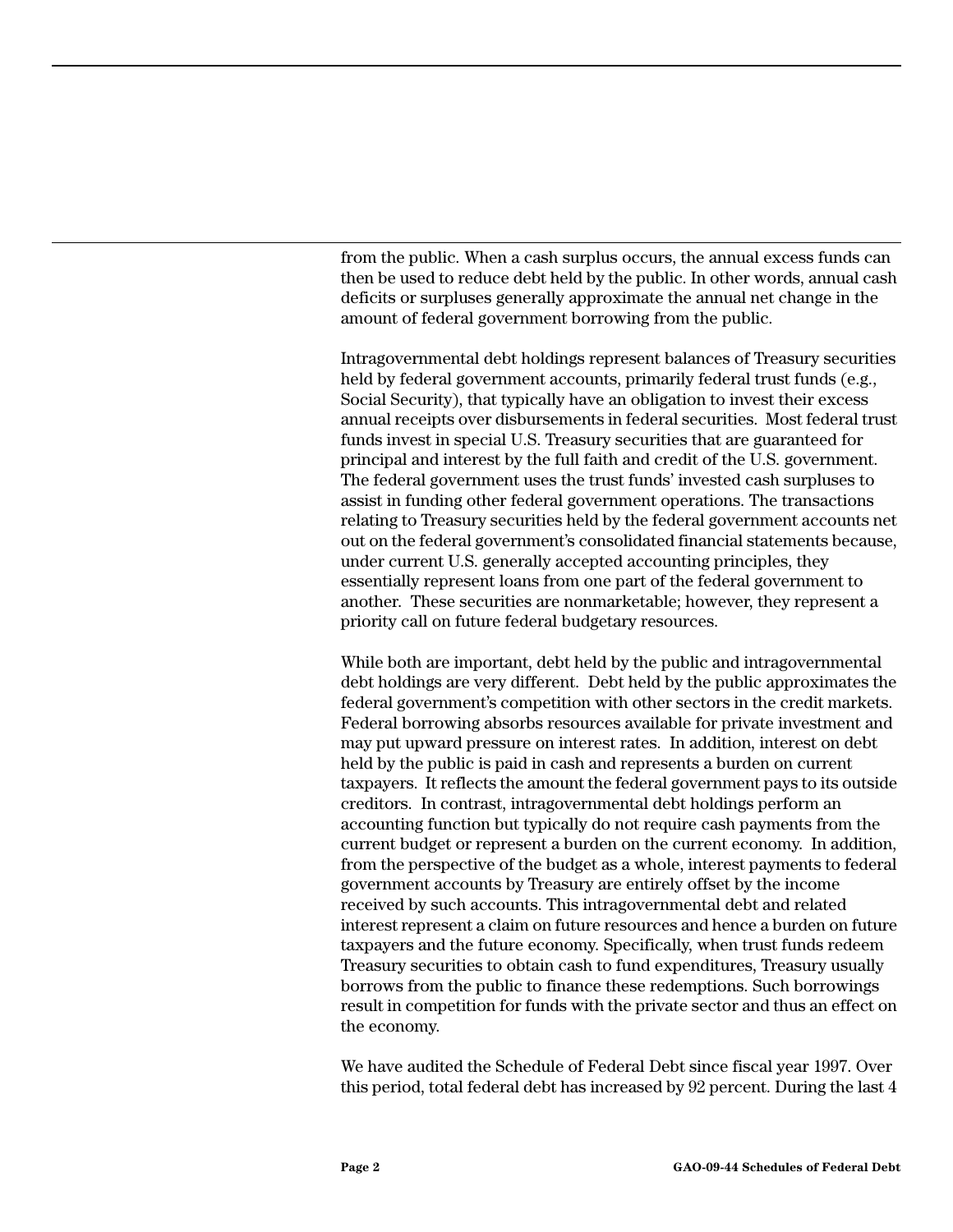fiscal years, managing the federal debt has continued to be a challenge as evidenced by the growth of total federal debt by \$2,632 billion, or 36 percent, from \$7,379 billion as of September 30, 2004, to \$10,011 billion as of September 30, 2008. In fiscal year 2008, total federal debt increased by \$1,018 billion, the single largest annual increase in history. Of this amount, about \$760 billion was from the increase in debt held by the public and about \$258 billion was from intragovernmental debt holdings. Two primary factors contributed to the increase in debt held by the public. First, there was a return to large reported deficits, which totaled \$455 billion in fiscal year 2008 compared to \$162 billion in fiscal year 2007. Second, at the request of the Federal Reserve, Treasury initiated the Supplementary Financing Program. As part of this program, Treasury issued cash management bills to provide cash for Federal Reserve initiatives. As of September 30, 2008, there were \$300 billion of these cash management bills outstanding.2 In addition, during fiscal year 2008, Treasury experienced a reduction in the holdings of Treasury securities by state and local governments, the Federal Deposit Insurance Corporation, and the Federal Reserve. Much of this reduction can be attributed to the nation's growing financial crisis. As a result, Treasury had to rely more on domestic and foreign investors for purchasing Treasury securities. Treasury met its borrowing objectives in part by reintroducing the 52-week bill, which will be offered each month, and increasing the amounts offered at public debt auctions.

Further increases in debt held by the public are expected. On July 30, 2008, legislation was enacted to raise the statutory debt limit from \$9,815 billion to \$10,615 billion. In addition, in response to the nation's growing financial crisis, on October 3, 2008, the President signed into law legislation authorizing the Secretary of the Treasury to purchase up to \$700 billion in troubled assets from financial institutions. This legislation increased the statutory debt limit by \$700 billion to \$11,315 billion. These increases in the statutory debt limit were the fourth and fifth such occurrences since fiscal year 2004.

The slowdown in the economy and efforts to revive it reversed the recent trend of declining annual budget deficits. The reported fiscal year 2008

 $2$ Cash management bills are short-term securities that are issued on variable terms, often maturing within a few days of issuance. These securities do not have a regular issuance schedule, but instead are issued to meet any short-term cash needs as determined by Treasury.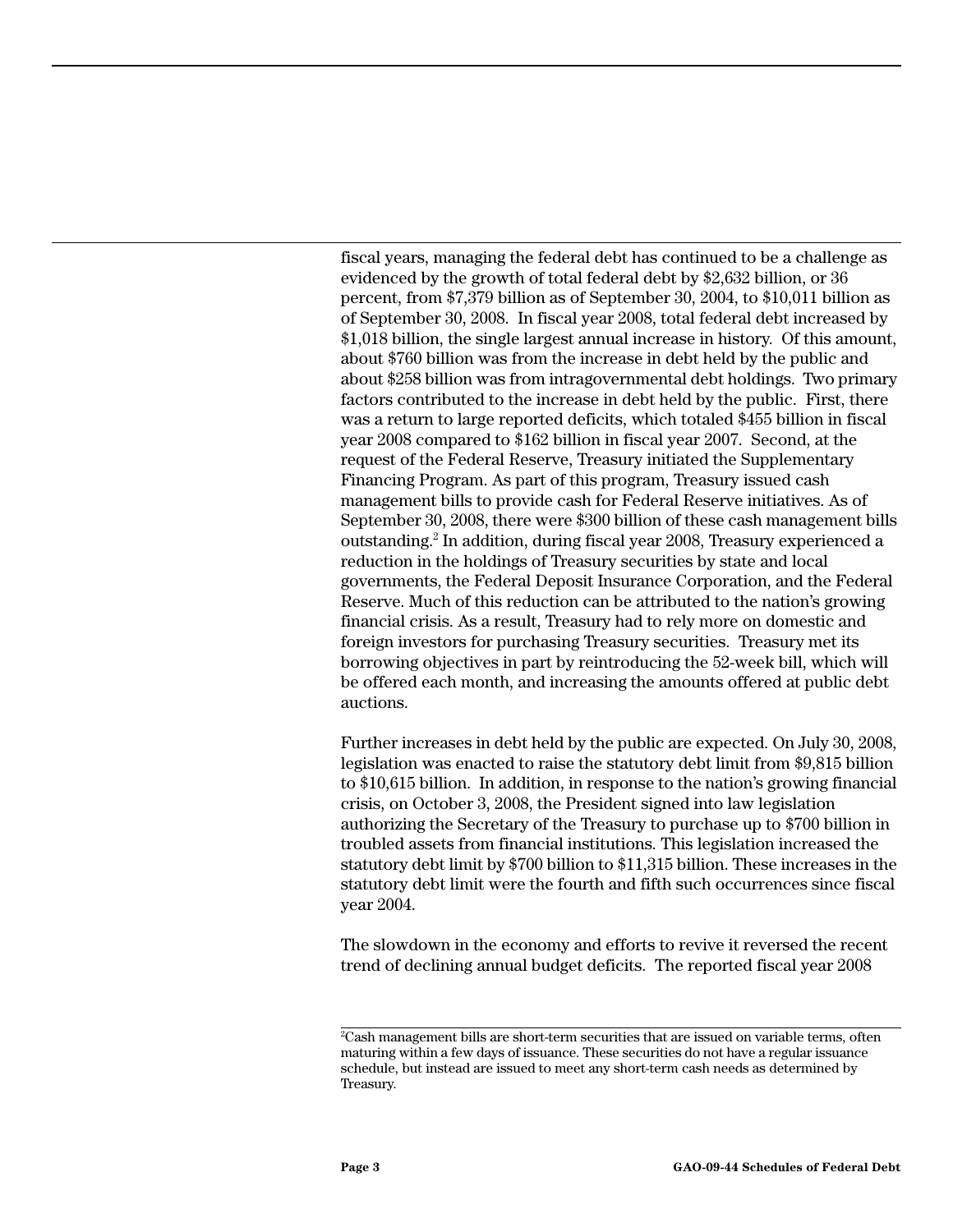budget deficit was \$455 billion compared to the fiscal year 2007 deficit of \$162 billion. Official estimates for fiscal year 2009 show the annual deficit approaching \$500 billion. Correspondingly, debt held by the public grew to 40.8 percent of GDP at the end of fiscal year 2008, after hitting a 4-year low of 36.8 percent in fiscal year 2007. However, the real challenge is not this year's deficit or even next year's; it is how to change the nation's long-term fiscal path over the coming decades.

The beginning stages of the longer-term fiscal challenge are not in the distant future. The first of the baby boomers began collecting Social Security retirement benefits this year and will become eligible for Medicare in about 2 years. The budget and economic implications of the baby boom generation's retirement have already become a factor in the Congressional Budget Office's (CBO) 10-year budget projections and will only intensify as the baby boomers age. GAO and CBO's long-range fiscal policy simulations show that the federal government's current fiscal condition over the coming decades is on an unsustainable long-term fiscal path absent significant changes in policy.<sup>3</sup> Currently, policymakers are understandably focused on dealing with stabilizing financial markets and stimulating the economy. Once these issues are addressed, the nation's new and returning leaders will need to turn their attention to the long-term challenges that lie ahead.

A continuing trend that we also have noted is the significant increase in reported foreign ownership of Treasury securities. Treasury securities held by foreign and international investors increased in fiscal year 2008, continuing a trend dating back to 2001. According to amounts reported in the September 2008 *Treasury Bulletin*, Treasury estimates that the amount of Treasury securities held by foreign and international investors has increased by \$1,647 billion—from \$1,001 billion as of June 30, 2001, to \$2,648 billion as of June 30, 2008. As of June 30, 2008, this represents an estimated 50 percent of debt held by the public, up from about 31 percent as of June 30, 2001. The United States benefits from foreign purchases of Treasury securities because foreign and international investors fill part of the U.S. government's borrowing needs. However, to service this foreignheld debt, the U.S. government must send interest payments abroad.

<sup>3</sup> See GAO, *Our Nation's Fiscal Outlook: The Federal Government's Long-Term Budget Imbalance*, http://www.gao.gov/special.pubs/longterm.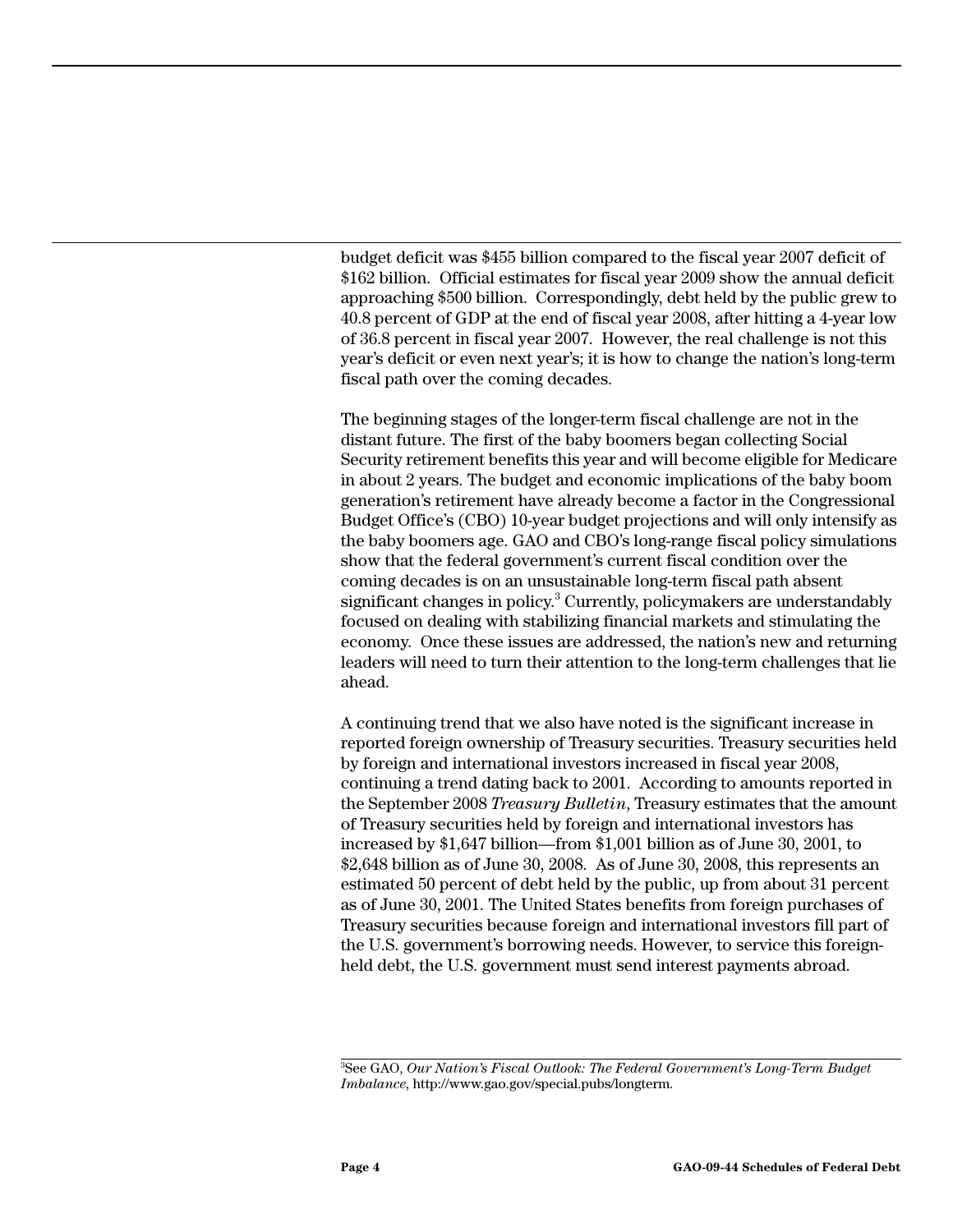We are sending copies of this report to the Chairman and Ranking Minority Members of the Senate Committee on Appropriations; the Senate Committee on Homeland Security and Governmental Affairs; the Subcommittee on Federal Financial Management, Government Information, Federal Services, and International Security, Senate Committee on Homeland Security and Governmental Affairs; the Subcommittee on Financial Services and General Government, Senate Committee on Appropriations; the House Committee on Oversight and Government Reform; the House Committee on Appropriations; the Subcommittee on Government Management, Organization, and Procurement, House Committee on Oversight and Government Reform; and the Subcommittee on Financial Services and General Government, House Committee on Appropriations. We are also sending copies of this report to the Commissioner of the Bureau of the Public Debt, the Inspector General of the Department of the Treasury, the Director of the Office of Management and Budget, and other agency officials. In addition, the report will be available at no charge on the GAO Web site at http://www.gao.gov.

If I can be of further assistance, please contact me at (202) 512-3406 or [engelg@gao.gov.](mailto:engelg@gao.gov) Staff acknowledgments are provided in appendix II.

Sincerely yours,

Harry T. Engel

Gary T. Engel Director Financial Management and Assurance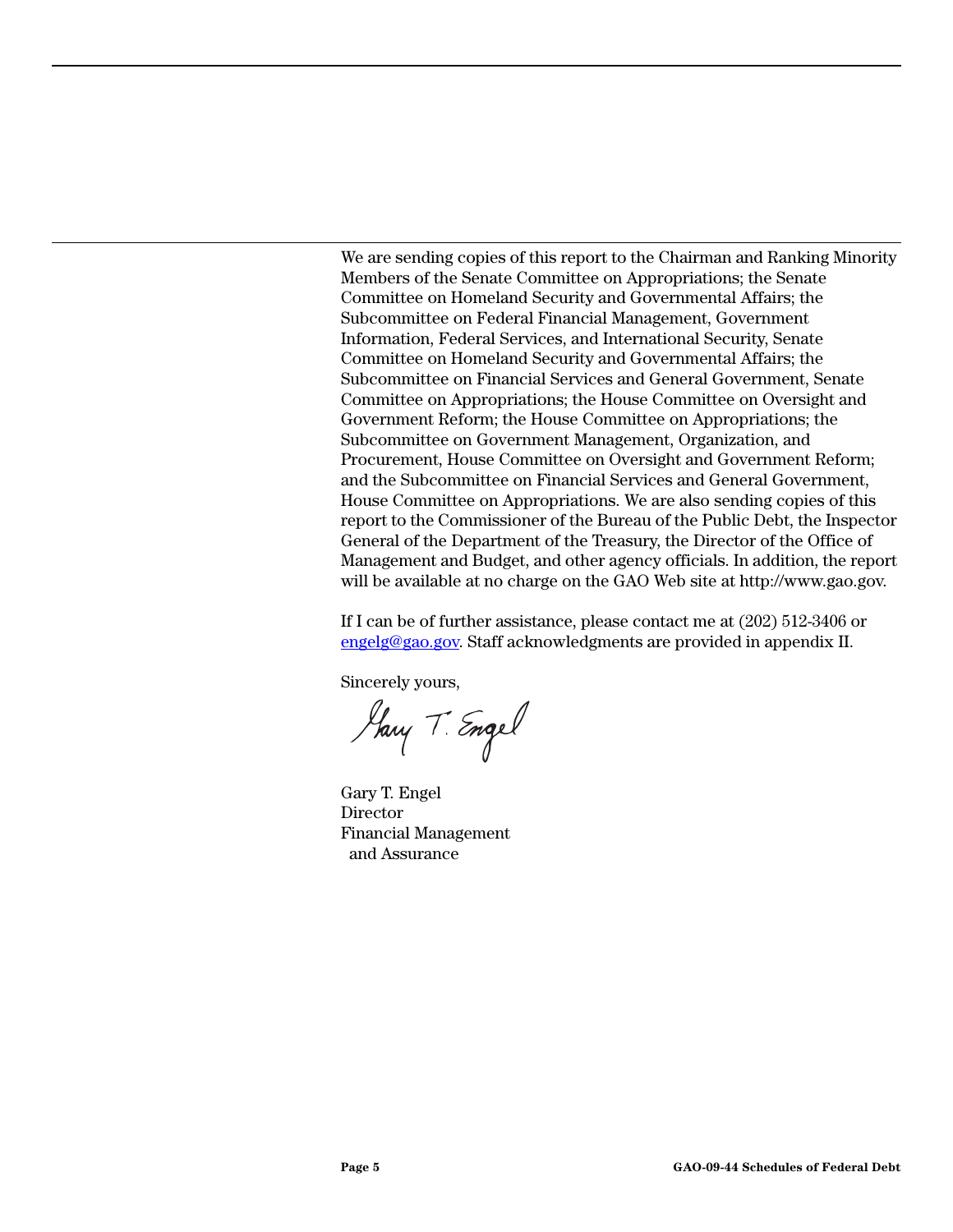

**United States Government Accountability Office Washington, D.C. 20548**

<span id="page-8-0"></span>To the Commissioner of the Bureau of the Public Debt

In connection with fulfilling our requirement to audit the financial statements of the U.S. government, $<sup>1</sup>$  we have audited the Schedules of</sup> Federal Debt Managed by the Bureau of the Public Debt (BPD) because of the significance of the federal debt to the federal government's financial statements.

This auditor's report presents the results of our audits of the Schedules of Federal Debt Managed by BPD for the fiscal years ended September 30, 2008 and 2007. The Schedules of Federal Debt present the beginning balances, increases and decreases, and ending balances for (1) Federal Debt Held by the Public and Intragovernmental Debt Holdings, (2) the related Accrued Interest Payables, and (3) the related Net Unamortized Premiums and Discounts managed by BPD.<sup>2</sup>

In our audits of the Schedules of Federal Debt Managed by BPD for the fiscal years ended September 30, 2008 and 2007, we found

- the Schedules of Federal Debt are presented fairly, in all material respects, in conformity with U.S. generally accepted accounting principles;
- BPD had effective internal control over financial reporting and compliance with laws and regulations relevant to the Schedule of Federal Debt as of September 30, 2008; and
- no reportable noncompliance in fiscal year 2008 with a selected provision of law we tested.

The following sections discuss, in more detail, (1) these conclusions; (2) our conclusion on the Overview on Federal Debt Managed by the Bureau of the Public Debt; (3) our audit objectives, scope, and methodology; and (4) agency comments.

<sup>1</sup> 31 U.S.C. § 331(e).

 $2$ Intragovernmental debt holdings represent federal debt issued by Treasury and held by certain federal government accounts, such as the Social Security and Medicare trust funds.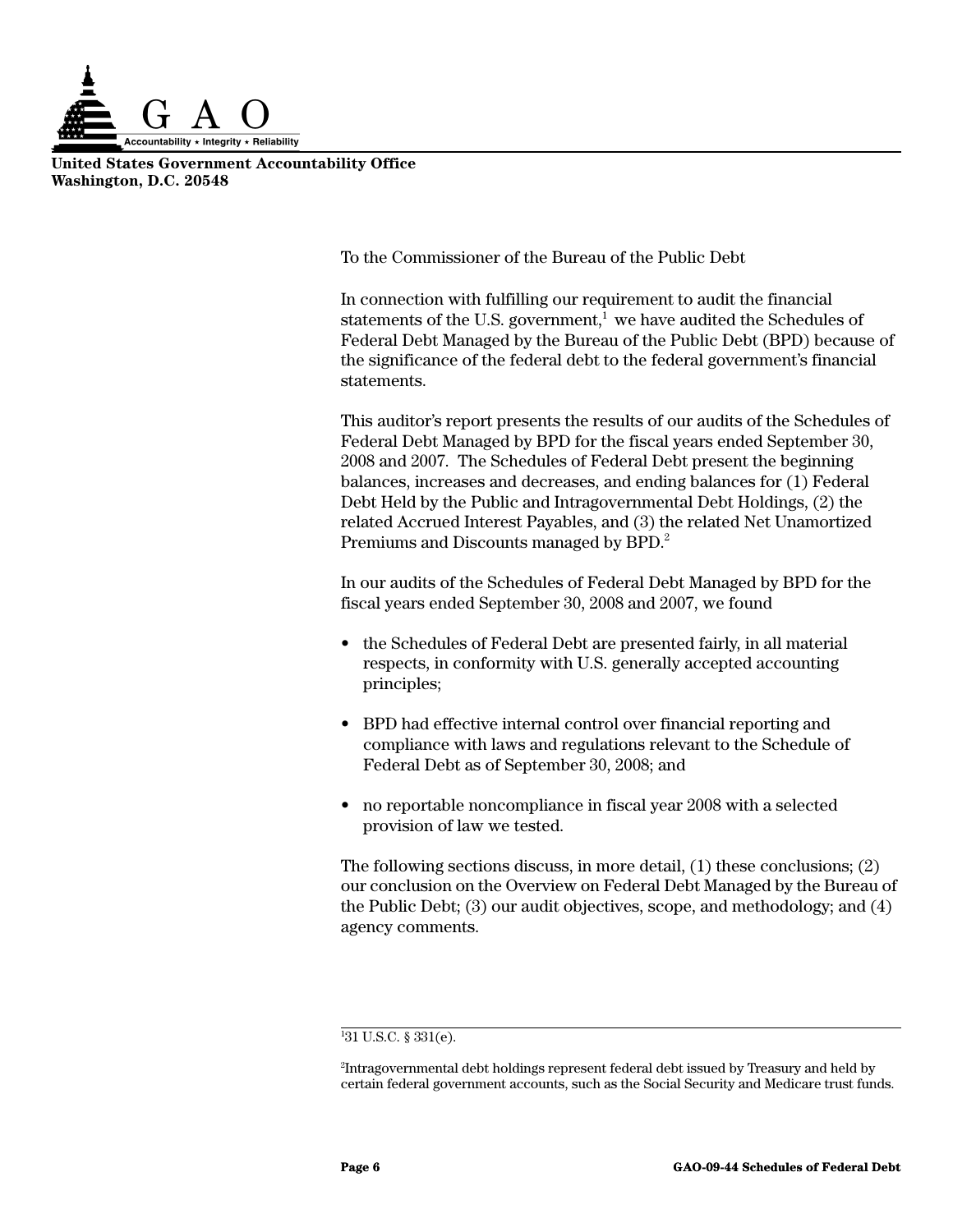<span id="page-9-2"></span><span id="page-9-1"></span><span id="page-9-0"></span>

| <b>Opinion on Schedules</b><br>of Federal Debt           | The Schedules of Federal Debt including the accompanying notes present<br>fairly, in all material respects, in conformity with U.S. generally accepted<br>accounting principles, the balances as of September 30, 2008, 2007, and<br>2006 for Federal Debt Managed by BPD; the related Accrued Interest<br>Payables and Net Unamortized Premiums and Discounts; and the related<br>increases and decreases for the fiscal years ended September 30, 2008 and<br>2007.                                                                                                                                                                                                                                                                                                                                                                                                                                                                                                                                                                                                                                                                                                                                                                                   |
|----------------------------------------------------------|---------------------------------------------------------------------------------------------------------------------------------------------------------------------------------------------------------------------------------------------------------------------------------------------------------------------------------------------------------------------------------------------------------------------------------------------------------------------------------------------------------------------------------------------------------------------------------------------------------------------------------------------------------------------------------------------------------------------------------------------------------------------------------------------------------------------------------------------------------------------------------------------------------------------------------------------------------------------------------------------------------------------------------------------------------------------------------------------------------------------------------------------------------------------------------------------------------------------------------------------------------|
| Opinion on Internal<br>Control                           | BPD maintained, in all material respects, effective internal control relevant<br>to the Schedule of Federal Debt related to financial reporting and<br>compliance with applicable laws and regulations as of September 30, 2008,<br>that provided reasonable assurance that misstatements, losses, or<br>noncompliance material in relation to the Schedule of Federal Debt would<br>be prevented or detected on a timely basis. Our opinion is based on criteria<br>established under 31 U.S.C. $\S 3512$ (c), (d), the Federal Managers' Financial<br>Integrity Act, and the Office of Management and Budget (OMB) Circular<br>A-123, Management's Responsibility for Internal Control.<br>We found matters involving information security controls that we do not<br>consider to be significant deficiencies. <sup>3</sup> We will communicate these<br>matters to BPD's management, along with our recommendations for<br>improvement, in a separate letter to be issued at a later date.                                                                                                                                                                                                                                                           |
| Compliance with a<br><b>Selected Provision of</b><br>Law | Our tests of BPD's compliance with the statutory debt limit for fiscal year<br>2008 disclosed no instances of noncompliance that would be reportable<br>under U.S. generally accepted government auditing standards or applicable<br>OMB audit guidance. However, the objective of our audit of the Schedule<br>of Federal Debt for the fiscal year ended September 30, 2008, was not to<br>provide an opinion on overall compliance with laws and regulations.<br>Accordingly, we do not express such an opinion.<br><sup>3</sup> A significant deficiency is a control deficiency, or combination of control deficiencies, that<br>adversely affects the entity's ability to initiate, authorize, record, process, or report financial<br>data reliably in accordance with U.S. generally accepted accounting principles such that<br>there is more than a remote likelihood that a misstatement of the entity's financial<br>statements that is more than inconsequential will not be prevented or detected. A control<br>deficiency exists when the design or operation of a control does not allow management or<br>employees in the normal course of performing their assigned functions to prevent or detect<br>misstatements on a timely basis. |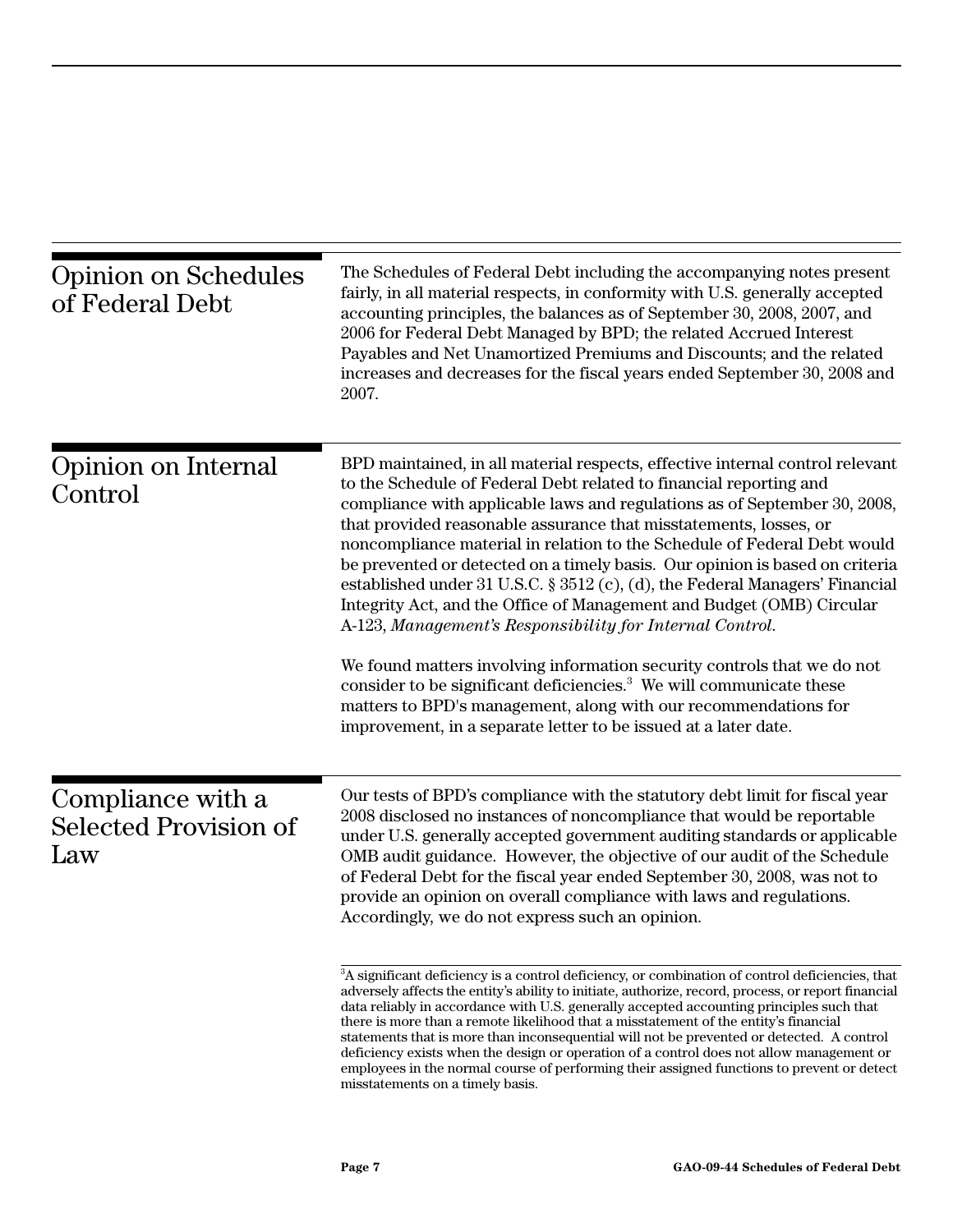<span id="page-10-1"></span><span id="page-10-0"></span>

| Consistency of Other<br>Information   | BPD's Overview on Federal Debt Managed by the Bureau of the Public Debt<br>contains information, some of which is not directly related to the<br>Schedules of Federal Debt. We do not express an opinion on this<br>information. However, we compared this information for consistency with<br>the schedules and discussed the methods of measurement and presentation<br>with BPD officials. On the basis of this limited work, we found no material<br>inconsistencies with the schedules or U.S. generally accepted accounting<br>principles. |
|---------------------------------------|--------------------------------------------------------------------------------------------------------------------------------------------------------------------------------------------------------------------------------------------------------------------------------------------------------------------------------------------------------------------------------------------------------------------------------------------------------------------------------------------------------------------------------------------------|
| Objectives, Scope, and<br>Methodology | BPD management is responsible for (1) preparing the Schedules of Federal<br>Debt in conformity with U.S. generally accepted accounting principles;<br>(2) establishing, maintaining, and assessing internal control to provide<br>reasonable assurance that the broad control objectives of the Federal<br>Managers' Financial Integrity Act are met; and (3) complying with<br>applicable laws and regulations.                                                                                                                                 |
|                                       | We are responsible for obtaining reasonable assurance about whether<br>(1) the Schedules of Federal Debt are presented fairly, in all material<br>respects, in conformity with U.S. generally accepted accounting principles<br>and (2) BPD management maintained effective relevant internal control as<br>of September 30, 2008, the objectives of which are as follows:                                                                                                                                                                       |
|                                       | Financial reporting: Transactions are properly recorded, processed, and<br>$\bullet$<br>summarized to permit the preparation of the Schedule of Federal Debt<br>for the fiscal year ended September 30, 2008, in conformity with U.S.<br>generally accepted accounting principles.                                                                                                                                                                                                                                                               |
|                                       | Compliance with laws and regulations: Transactions related to the<br>Schedule of Federal Debt for the fiscal year ended September 30, 2008,<br>are executed in accordance with laws governing the use of budget<br>authority and with other laws and regulations that could have a direct<br>and material effect on the Schedule of Federal Debt.                                                                                                                                                                                                |
|                                       | We are also responsible for $(1)$ testing compliance with selected provisions<br>of laws and regulations that have a direct and material effect on the<br>Schedule of Federal Debt and (2) performing limited procedures with<br>respect to certain other information appearing with the Schedules of<br>Federal Debt.                                                                                                                                                                                                                           |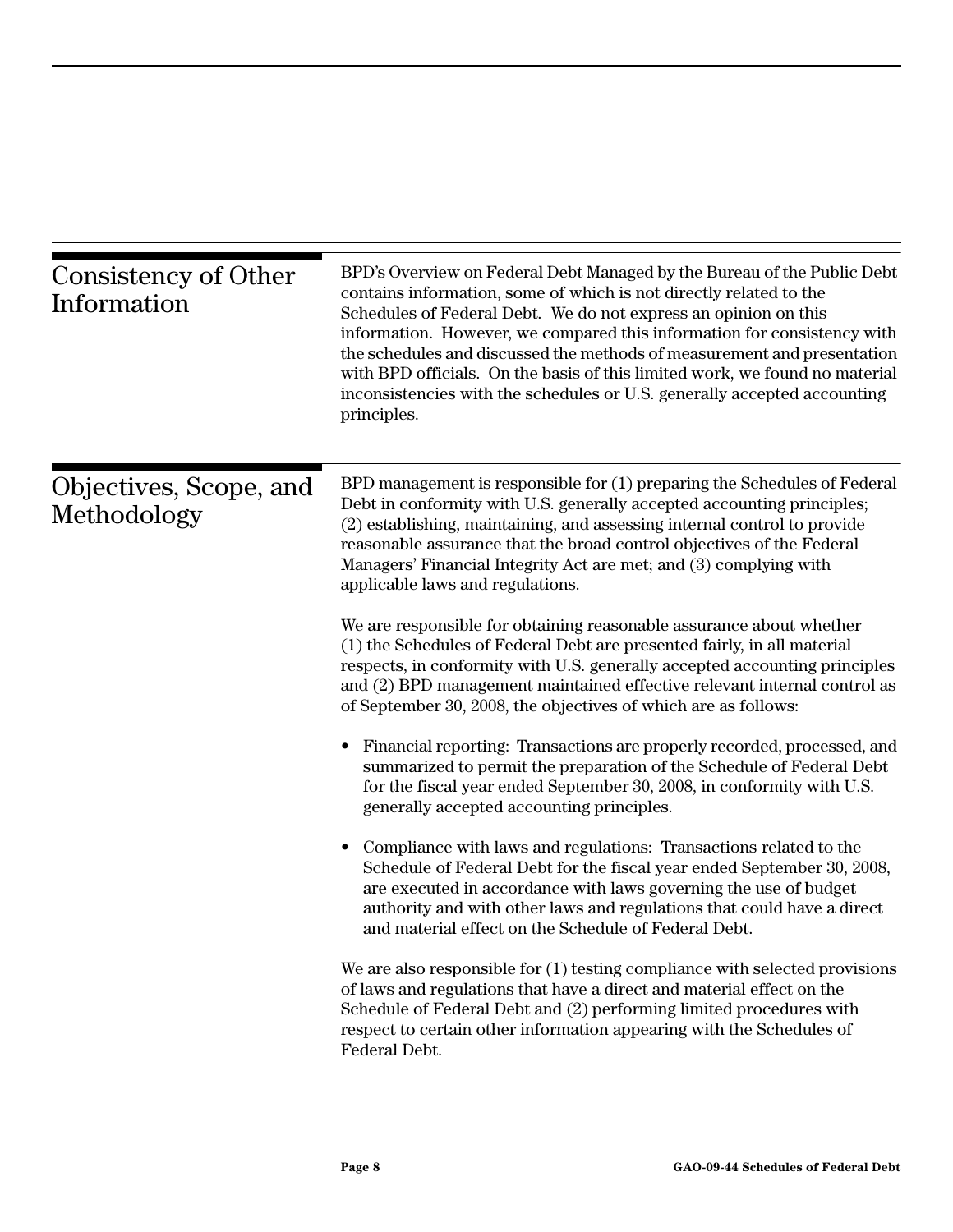In order to fulfill these responsibilities, we

- examined, on a test basis, evidence supporting the amounts and disclosures in the Schedules of Federal Debt;
- assessed the accounting principles used and any significant estimates made by management;
- evaluated the overall presentation of the Schedules of Federal Debt;
- obtained an understanding of the entity and its operations, including its internal control relevant to the Schedule of Federal Debt as of September 30, 2008, related to financial reporting and compliance with laws and regulations (including execution of transactions in accordance with budget authority);
- tested relevant internal controls over financial reporting and compliance, and evaluated the design and operating effectiveness of internal control relevant to the Schedule of Federal Debt as of September 30, 2008;
- considered the design of the process for evaluating and reporting on internal control and financial management systems under the Federal Managers' Financial Integrity Act; and
- tested compliance in fiscal year 2008 with the statutory debt limit (31) U.S.C. § 3101(b) (Supp IV 2005), as amended by Pub. L. No. 109-182, 120 Stat. 289 (2006), Pub. L. No. 110-91, 121 Stat. 988 (2007), and Pub. L. No. 110-289, Div. C, Title III, § 3083, 122 Stat. 2908 (2008)).

We did not evaluate all internal controls relevant to operating objectives as broadly defined by the Federal Managers' Financial Integrity Act, such as those controls relevant to preparing statistical reports and ensuring efficient operations. We limited our internal control testing to controls over financial reporting and compliance. Because of inherent limitations in internal control, misstatements due to error or fraud, losses, or noncompliance may nevertheless occur and not be detected. We also caution that projecting our evaluation to future periods is subject to the risk that controls may become inadequate because of changes in conditions or that the degree of compliance with controls may deteriorate.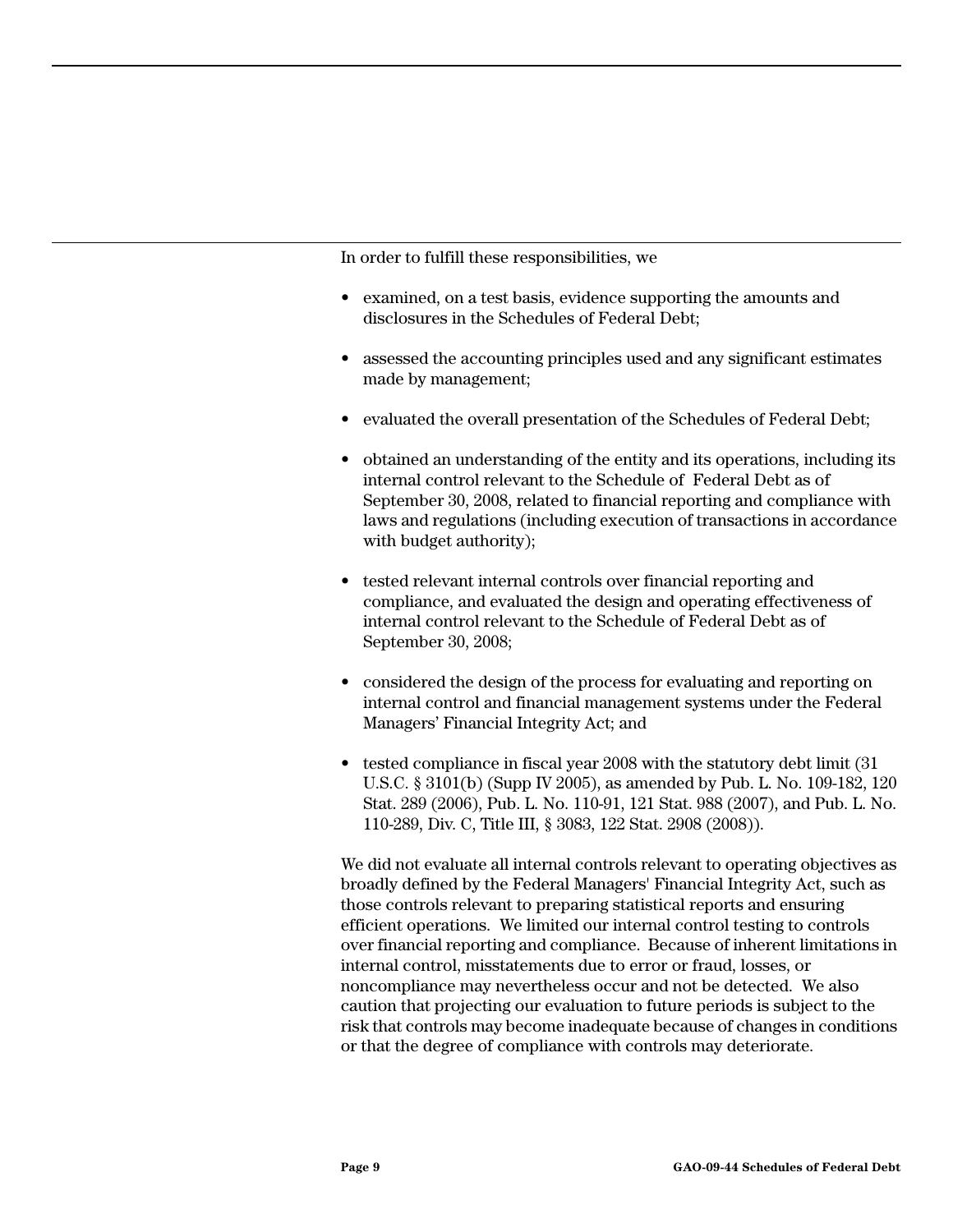We did not test compliance with all laws and regulations applicable to BPD. We limited our tests of compliance to a selected provision of law that has a direct and material effect on the Schedule of Federal Debt for the fiscal year ended September 30, 2008. We caution that noncompliance may occur and not be detected by these tests and that such testing may not be sufficient for other purposes.

We performed our audit in accordance with U.S. generally accepted government auditing standards and applicable OMB audit guidance.

<span id="page-12-0"></span>Agency Comments In commenting on a draft of this report, BPD concurred with the conclusions in our report. The comments are reprinted in appendix 1.

Harry T. Engel

Gary T. Engel **Director** Financial Management and Assurance

November 3, 2008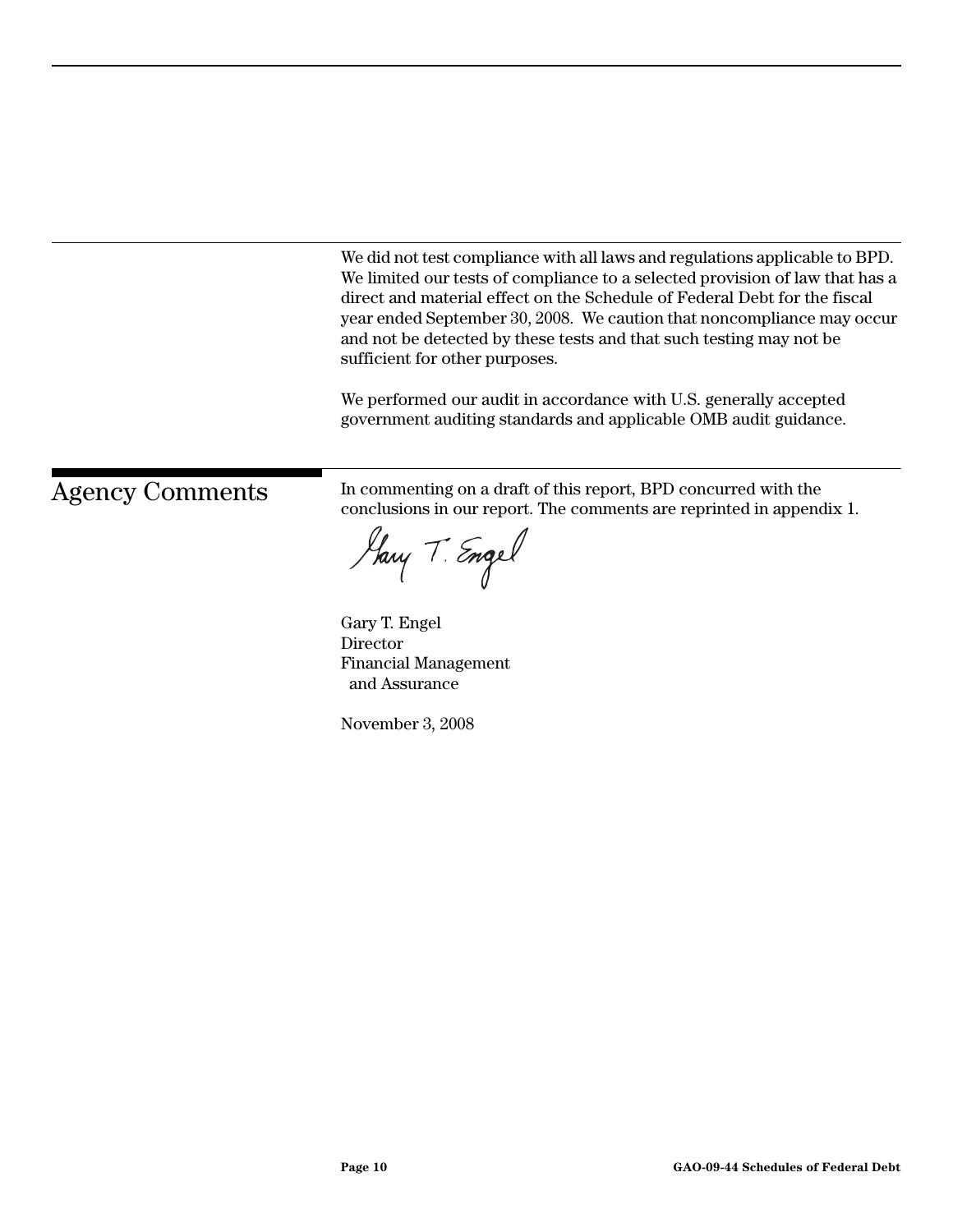### <span id="page-13-0"></span>Overview, Schedules, and Notes

#### <span id="page-13-1"></span>**Overview on Federal Debt Managed by the Bureau of the Public Debt**

#### **Overview on Federal Debt Managed by the Bureau of the Public Debt**

#### *Gross Federal Debt Outstanding1*

Federal debt managed by the Bureau of the Public Debt (BPD) comprises debt held by the public and debt held by certain federal government accounts (under Title 31 U.S.C. § 3101), the latter of which is referred to as intragovernmental debt holdings. As of September 30, 2008 and 2007, outstanding gross federal debt managed by the bureau totaled \$10,011 and \$8,993 billion, respectively. The increase in gross federal debt of \$1,018 billion during fiscal year 2008 was due to an increase in gross intragovernmental debt holdings of \$258 billion and an increase in gross debt held by the public of \$760 billion. As Figure 1 illustrates, both intragovernmental debt holdings and debt held by the public have steadily increased since fiscal year 2004. The primary reason for the increases in intragovernmental debt holdings is the surpluses in the Federal Old-Age and Survivors Insurance Trust Fund, Civil Service Retirement and Disability Fund, Federal Supplementary Medical Insurance Trust Fund, Military Retirement Fund, and DOD Medicare-Eligible Retiree Health Care Fund. The increases in debt held by the public are due primarily to total federal spending exceeding total federal revenues. As of September 30, 2008, gross debt held by the public totaled \$5,809 billion and gross intragovernmental debt holdings totaled \$4,202 billion.



<sup>1</sup> Federal debt outstanding reported here differs from the amount reported in the Financial Report of the United States Government because of the securities not maintained or reported by the bureau and which are issued by the Federal Financing Bank and other specific securities issued outside of the authority of Title 31 U.S.C. § 3101.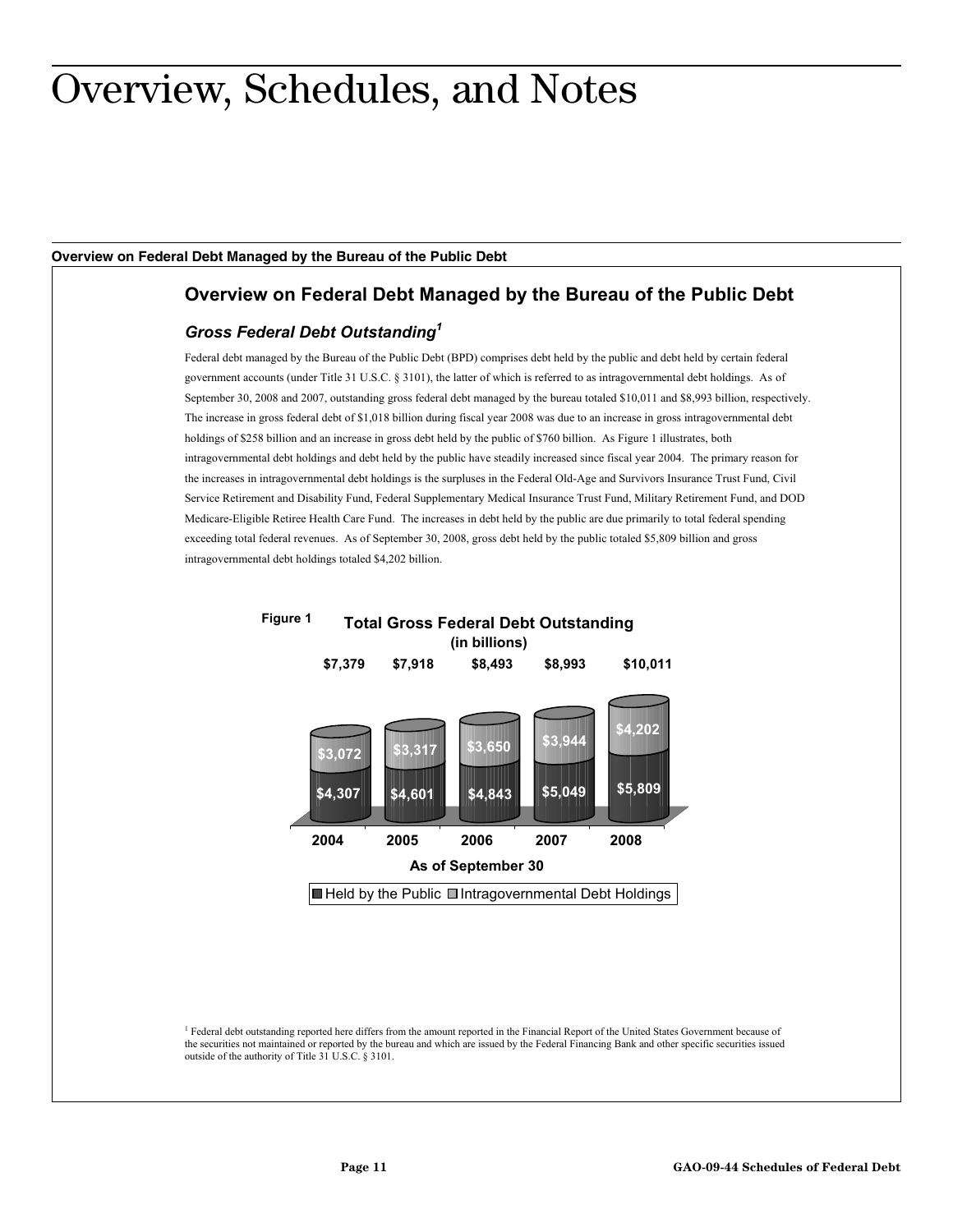#### *Interest Expense*

Interest expense incurred during fiscal year 2008 consists of (1) interest accrued and paid on debt held by the public or credited to accounts holding intragovernmental debt during the fiscal year, (2) interest accrued during the fiscal year, but not yet paid on debt held by the public or credited to accounts holding intragovernmental debt, and (3) net amortization of premiums and discounts. The primary components of interest expense are interest paid on the debt held by the public and interest credited to federal government trust funds and other federal government accounts that hold Treasury securities. The interest paid on the debt held by the public affects the current spending of the federal government and represents the burden in servicing its debt (i.e., payments to outside creditors). Interest credited to federal government trust funds and other federal government accounts, on the other hand, does not result in an immediate outlay of the Federal Government because one part of the government pays the interest and another part receives it. However, this interest represents a claim on future budgetary resources and hence an obligation on future taxpayers. This interest, when reinvested by the trust funds and other federal government accounts, is included in the programs' excess funds not currently needed in operations, which are invested in federal securities. During fiscal year 2008, interest expense incurred totaled \$454 billion, interest expense on debt held by the public was \$242 billion, and \$212 billion was interest incurred for intragovernmental debt holdings. As Figure 2 illustrates, total interest expense has increased from fiscal years 2004 through 2008. Average interest rates on principal balances outstanding as of September 30, 2008 and 2007, are disclosed in the Notes to the Schedules of Federal Debt.

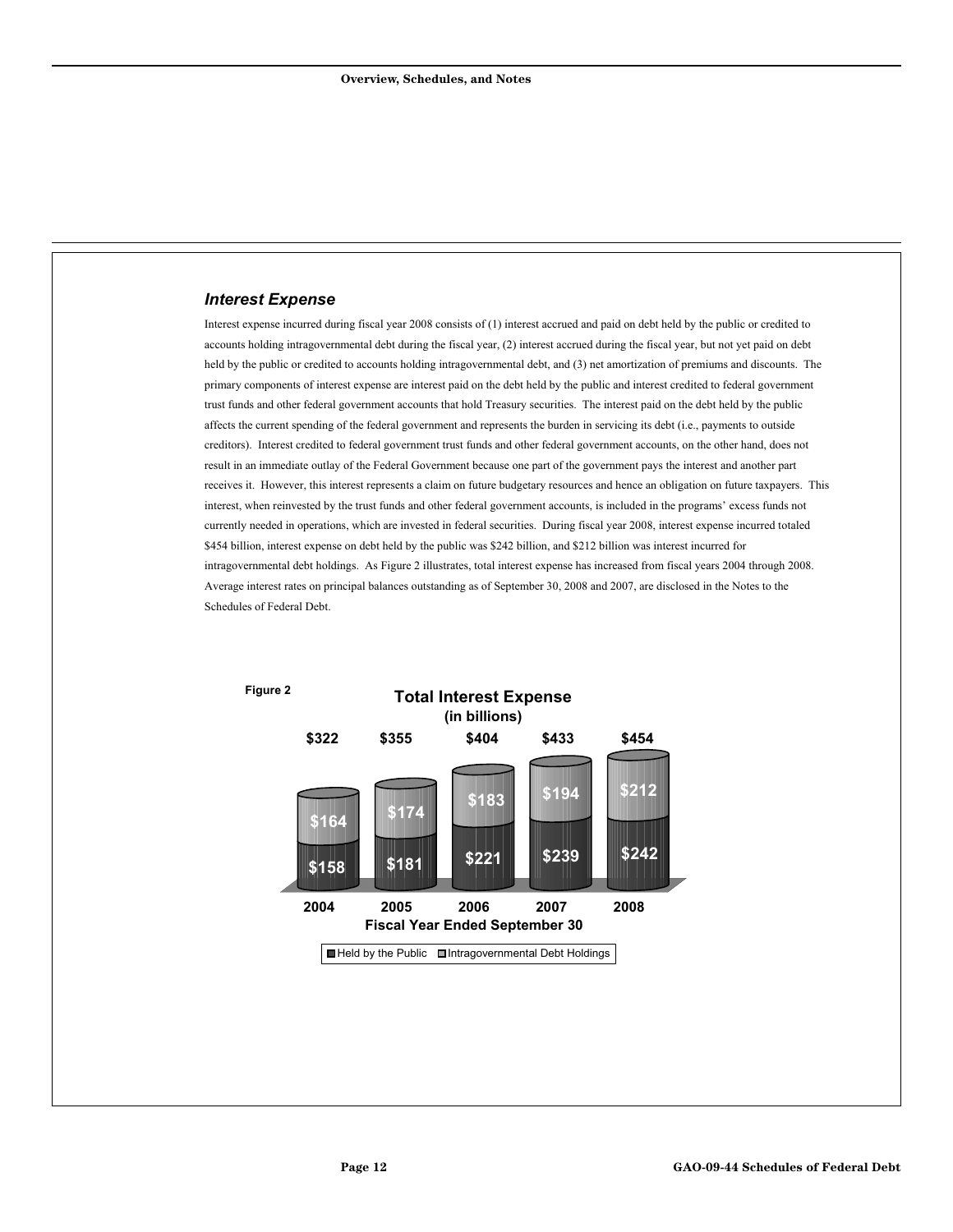#### *Debt Held by the Public*

Debt held by the public primarily reflects how much of the nation's wealth has been absorbed by the Federal Government to finance prior federal spending in excess of total federal revenues. As of September 30, 2008 and 2007, gross debt held by the public totaled \$5,809 billion and \$5,049 billion, respectively (see Figure 1), an increase of \$760 billion. The borrowings and repayments of debt held by the public increased from fiscal year 2007 to 2008 due to an increase in shortterm debt issuances by Treasury.

As of September 30, 2008, \$5,210 billion, or 90 percent, of the securities that constitute debt held by the public were marketable, meaning that once the Federal Government issues them, they can be resold by whoever owns them. Marketable debt is made up of Treasury bills, Treasury notes, Treasury bonds, and Treasury Inflation-Protected Securities (TIPS) with maturity dates ranging from less than 1 year out to 30 years. Of the marketable securities currently held by the public as of September 30, 2008, \$3,429 billion, or 66 percent, will mature within the next 4 years (see Figure 3). As of September 30, 2008 and 2007, notes and TIPS held by the public maturing within the next 10 years totaled \$3,004 billion and \$2,767 billion, respectively, an increase of \$237 billion.



#### **Maturity Dates<sup>2</sup> of Marketable Debt Held by the Public as of September 30, 2008 Figure 3**

 $2$  Callable securities mature between fiscal years 2014 and 2015, and are reported by their call date.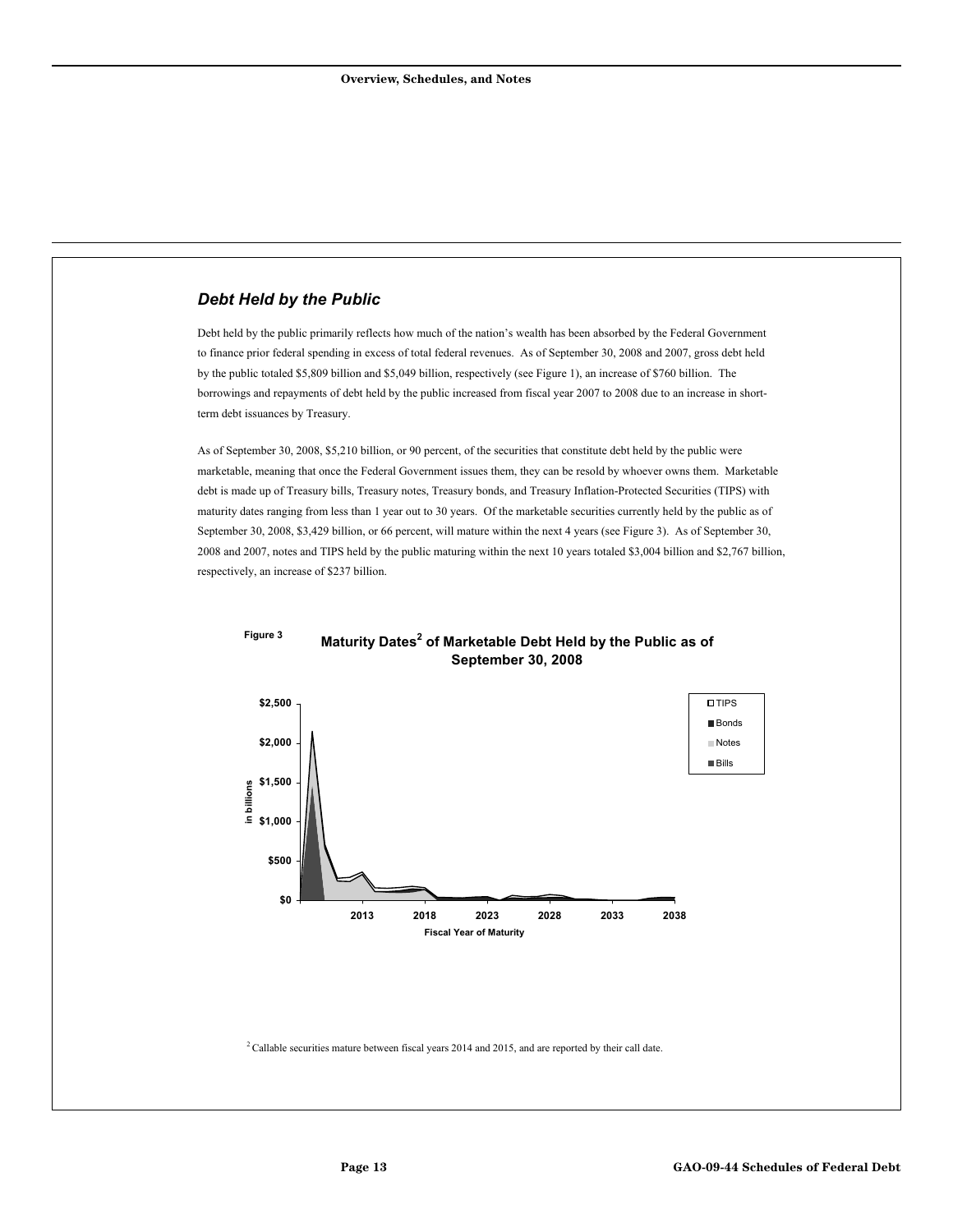#### *Debt Held by the Public, cont.*

The Federal Government also issues to the public nonmarketable securities, which cannot be resold, and have maturity dates from on demand to more than 10 years. As of September 30, 2008, nonmarketable securities totaled \$599 billion, or 10 percent of debt held by the public. As of that date, nonmarketable securities primarily consisted of savings securities totaling \$194 billion, special securities for state and local governments totaling \$260 billion, and Government Account Series securities totaling \$107 billion.

The Federal Reserve Banks (FRBs) act as fiscal agents for Treasury, as permitted by the Federal Reserve Act. As fiscal agents for Treasury, the FRBs play a significant role in the processing of marketable book-entry securities and paper U.S. savings bonds. For marketable book-entry securities, selected FRBs receive bids; issue book-entry securities to awarded bidders and collect payment on behalf of Treasury; and make interest and redemption payments from Treasury's account to the accounts of security holders. For paper U.S. savings bonds, selected FRBs sell, print, and deliver savings bonds; redeem savings bonds; and handle the related transfers of cash.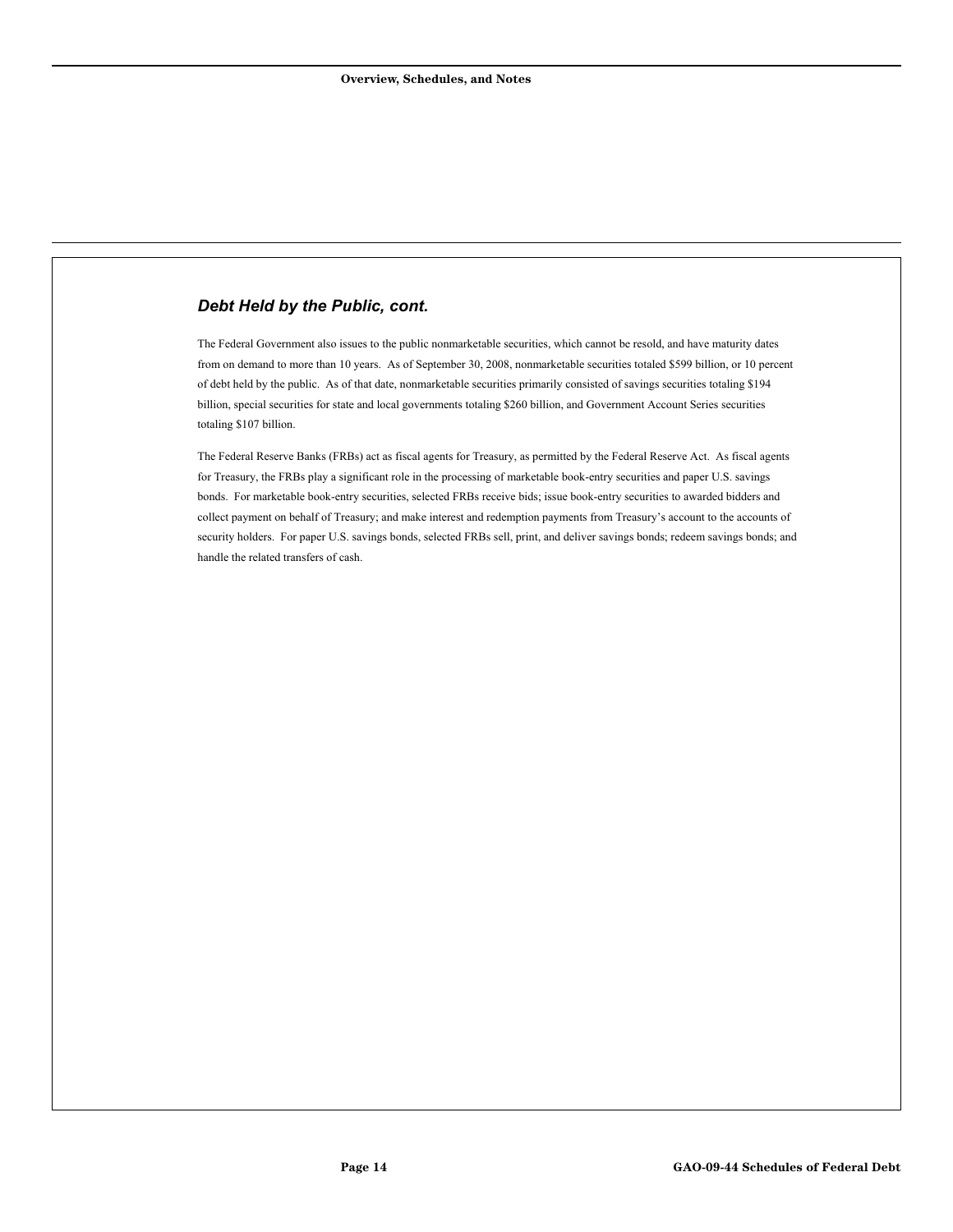#### *Intragovernmental Debt Holdings*

Intragovernmental debt holdings represent balances of Treasury securities held by over 230 individual federal government accounts with either the authority or the requirement to invest excess receipts in special U.S. Treasury securities that are guaranteed for principal and interest by the full faith and credit of the U.S. Government. Intragovernmental debt holdings primarily consist of balances in the Social Security, Medicare, Military Retirement and Health Care, and Civil Service Retirement and Disability trust funds.<sup>3</sup> As of September 30, 2008, such funds accounted for \$3,788 billion, or 90 percent, of the \$4,202 billion intragovernmental debt holdings balances (see Figure 4). As of September 30, 2008 and 2007, gross intragovernmental debt holdings totaled \$4,202 billion and \$3,944 billion, respectively (see Figure 1), an increase of \$258 billion.

The majority of intragovernmental debt holdings are Government Account Series (GAS) securities. GAS securities consist of par value securities and market-based securities, with terms ranging from on demand out to 30 years. Par value securities are issued and redeemed at par (100 percent of the face value), regardless of current market conditions. Market-based securities, however, can be issued at a premium or discount and are redeemed at par value on the maturity date or at market value if redeemed before the maturity date.



<sup>3</sup> The Social Security trust funds consist of the Federal Old-Age and Survivors Insurance Trust Fund and the Federal Disability Insurance Trust Fund. The Medicare trust funds are made up of the Federal Hospital Insurance Trust Fund and the Federal Supplementary Medical Insurance Trust Fund. The Military Retirement and Health Care Funds consist of the Military Retirement Fund and the DOD Medicare-Eligible Retiree Health Care Fund.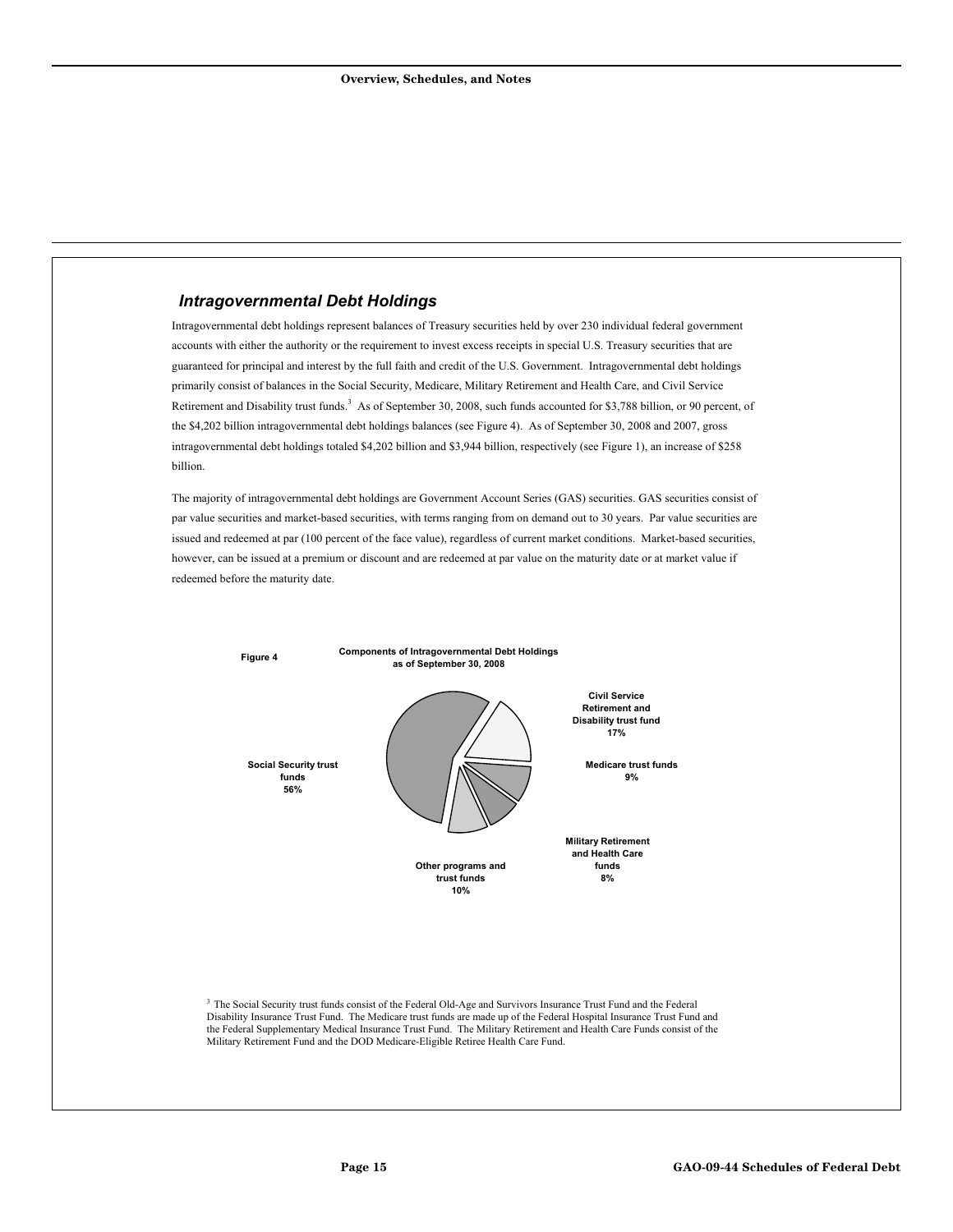#### *Significant Events in Fiscal Year 2008*

#### *Statutory Debt Ceiling Raised*

On July 30, 2008, the Housing and Economic Recovery Act of 2008 was signed into law becoming Public Law No: 110-289. This legislation strengthens and modernizes the regulation of the housing government-sponsored enterprises – Fannie Mae and Freddie Mac, and the Federal Home Loan Banks. Section 3083 of this law increased the statutory debt limit from \$9,815 billion to \$10,615 billion.

#### *Significant Actions Related to the Issuance of Marketable Securities*

Over the course of the fiscal year, changes in economic conditions, financial markets, and fiscal policy as well as a reduction in nonmarketable debt issuances have caused an increase in Treasury's marketable borrowing needs. Financial market strains have impacted the real economy, and the nation has experienced lower economic growth, lower receipts, and increased outlays. Treasury has responded to the increase in marketable borrowing requirements by increasing (1) issuance sizes of regular bills, (2) the frequency, terms, and issuance sizes of cash management bills, and (3) the issuance sizes of nominal coupon security offerings.

The amount of the Federal Reserve's System Open Market Account (SOMA) holdings has decreased significantly, which has led to more issuances to domestic and foreign investors. Specifically, total SOMA holdings were \$780 billion on September 30, 2007 compared to \$477 billion as of September 30, 2008.

On September 18, 2008, the Bureau of the Public Debt began issuing specific cash management bills to fund the Supplementary Financing Program (SFP). The SFP is a temporary program announced by Treasury and the Federal Reserve on September 17, 2008, to provide emergency cash for Federal Reserve initiatives aimed at addressing the ongoing crisis in financial markets. As of September 30, 2008, there were a total of eight of these cash management bills outstanding that totaled \$300 billion.

#### *New Treasury Automated Auction Processing System*

In April 2008, the Office of Financing successfully implemented the New Treasury Automated Auction Processing System (NTAAPS). The new system brings a significant number of improvements in auction processes, security features, and consolidated back-end processing. On April 3, 2008 the 13- and 26-week bills were the first securities announced in the new system. The auctions followed on April 7, 2008, with the results released to the public within the expected window of two minutes plus or minus 30 seconds after the auction close time.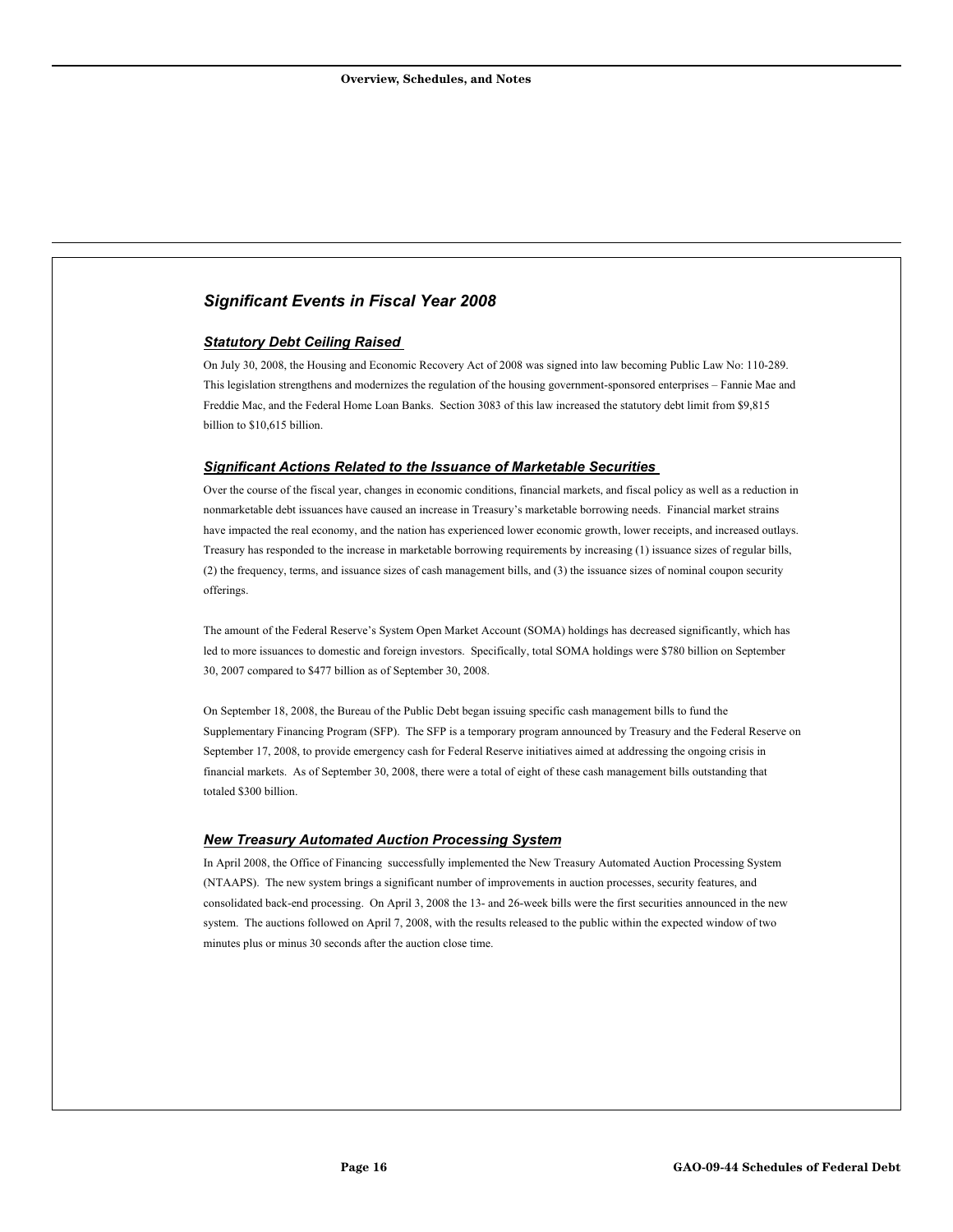#### *Significant Events in Fiscal Year 2008, cont.*

#### *Minimum Auction Purchase Denomination*

In connection with the implementation of NTAAPS, the minimum purchase amount and increment value for Treasury marketable securities was lowered from \$1,000 to \$100. The change was expected to broaden distribution, improve individual investor access to Treasury marketable securities, and lower issuance costs to Treasury. An amendment to the Uniform Offering Circular was also published in the Federal Register to lower the minimum and multiple par amounts of Treasury marketable bills, notes, bonds and TIPS that may be stripped from \$1,000 to \$100. The new minimum and multiples for stripping also applies to outstanding Treasury marketable securities.

#### *Reintroduction of 52-week bills*

Treasury's ongoing assessment of its debt management strategies resulted in the reintroduction of the 52-week bill. The last issue date for 52-week bills was March 1, 2001. The 52-week bills were reintroduced with the initial announcement on Thursday, May 29, 2008 and initial auction of June 3, 2008. Treasury will auction this security once every four weeks, concurrently with the 4-week bill.

#### *Savings Bond Purchase Limit*

On December 3, 2007, the Federal Register published regulations for the change in the annual savings bonds purchase limit from \$30,000 to \$5,000 per Social Security Number. The limit applies separately to Series EE and Series I savings bonds, and separately to bonds issued in paper or electronic form. Notice of the change was sent to financial institutions the week of December 10, 2007.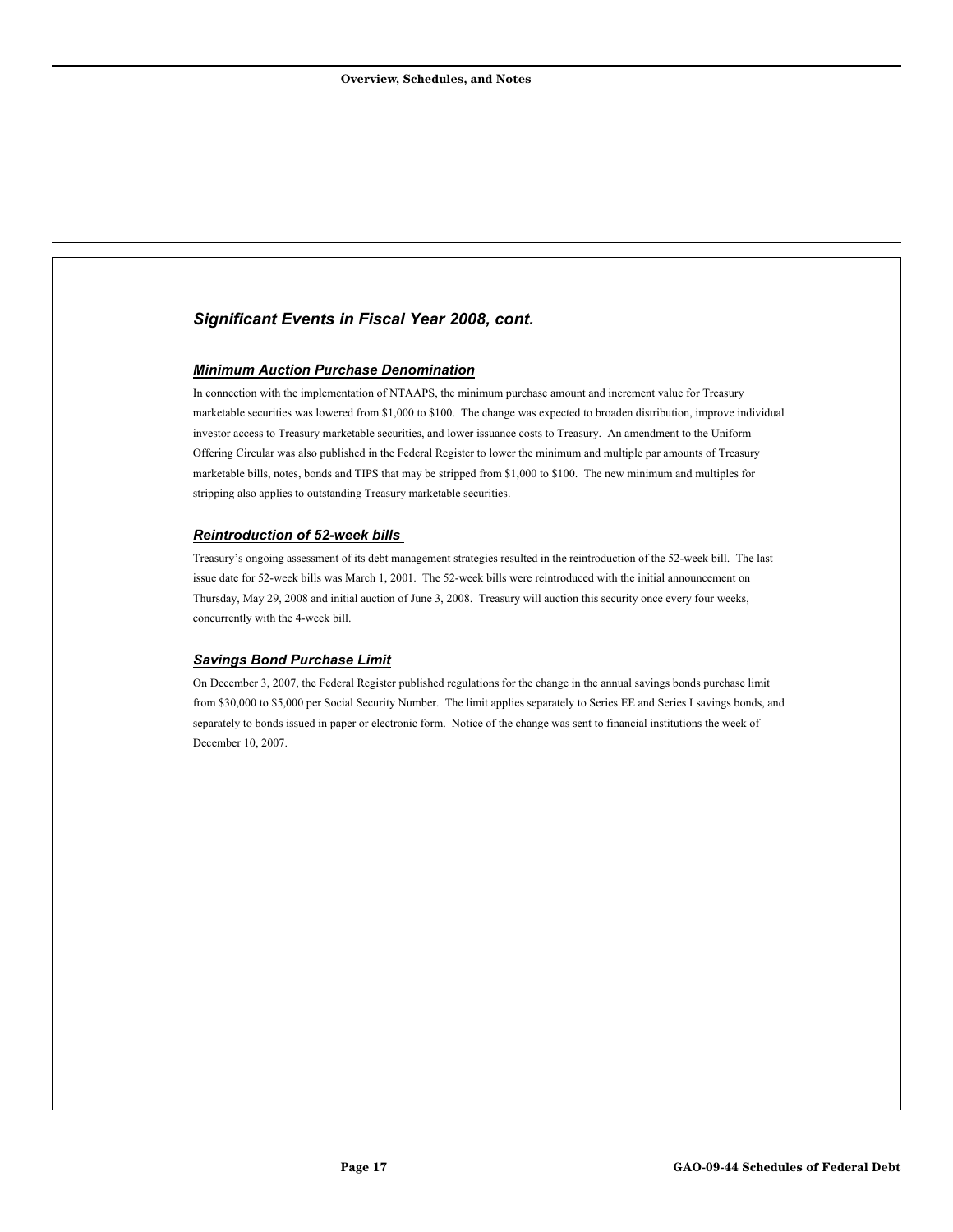#### *Historical Perspective*

**Figure 5**

Federal debt outstanding is one of the largest legally binding obligations of the Federal Government. Nearly all the federal debt has been issued by the Treasury with a small portion being issued by other federal government agencies. Treasury issues debt securities for two principal reasons, (1) to borrow needed funds to finance the current operations of the Federal Government and (2) to provide an investment and accounting mechanism for certain federal government accounts' excess receipts, primarily trust funds. Total gross federal debt outstanding has dramatically increased over the past 25 years from \$1,377 billion as of September 30, 1983, to \$10,011 billion as of September 30, 2008 (see Figure 5). Large budget deficits emerged during the 1980's due to tax policy decisions and increased outlays for defense and domestic programs. Through fiscal year 1997, annual federal deficits continued to be large and debt continued to grow at a rapid pace. As a result, total federal debt increased nearly four fold between 1983 and 1997.

By fiscal year 1998, federal debt held by the public was beginning to decline. In fiscal years 1998 through 2001, the amount of debt held by the public fell by \$476 billion, from \$3,815 billion to \$3,339 billion. However, higher federal outlays, tax policy decisions, and recent actions to stabilize the financial markets have resulted in an increase in debt held by the public from \$3,339 billion in 2001 to \$5,809 billion in 2008.



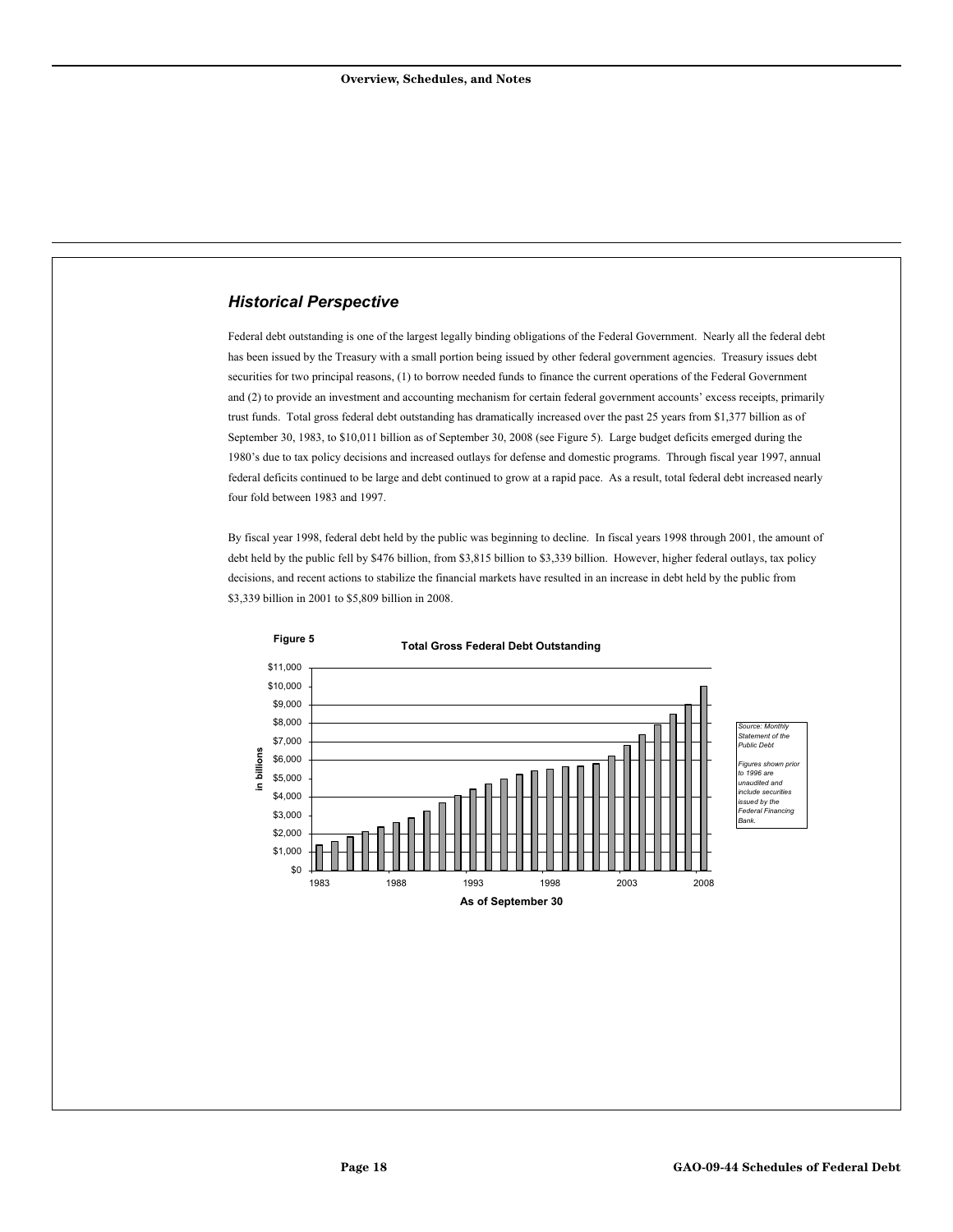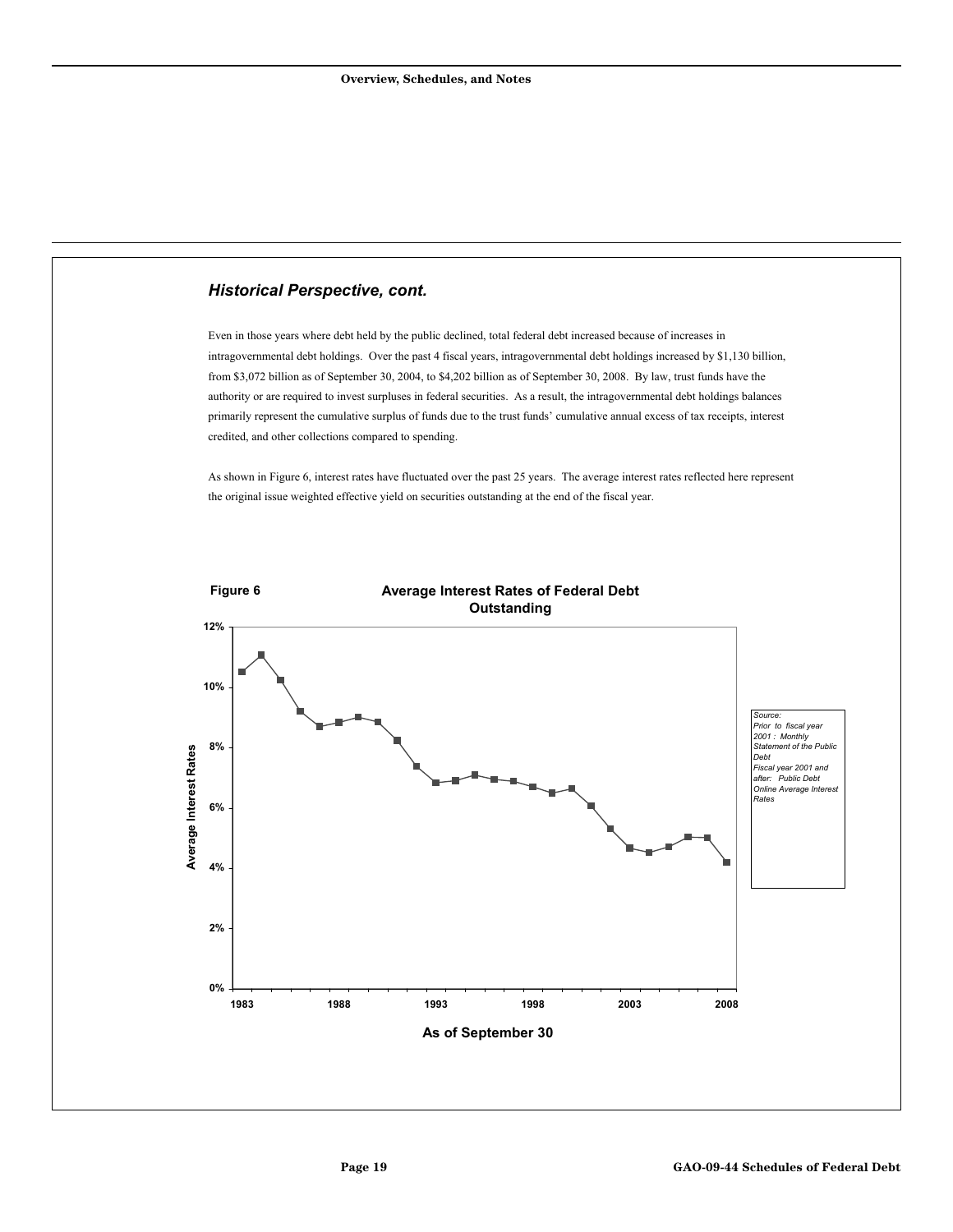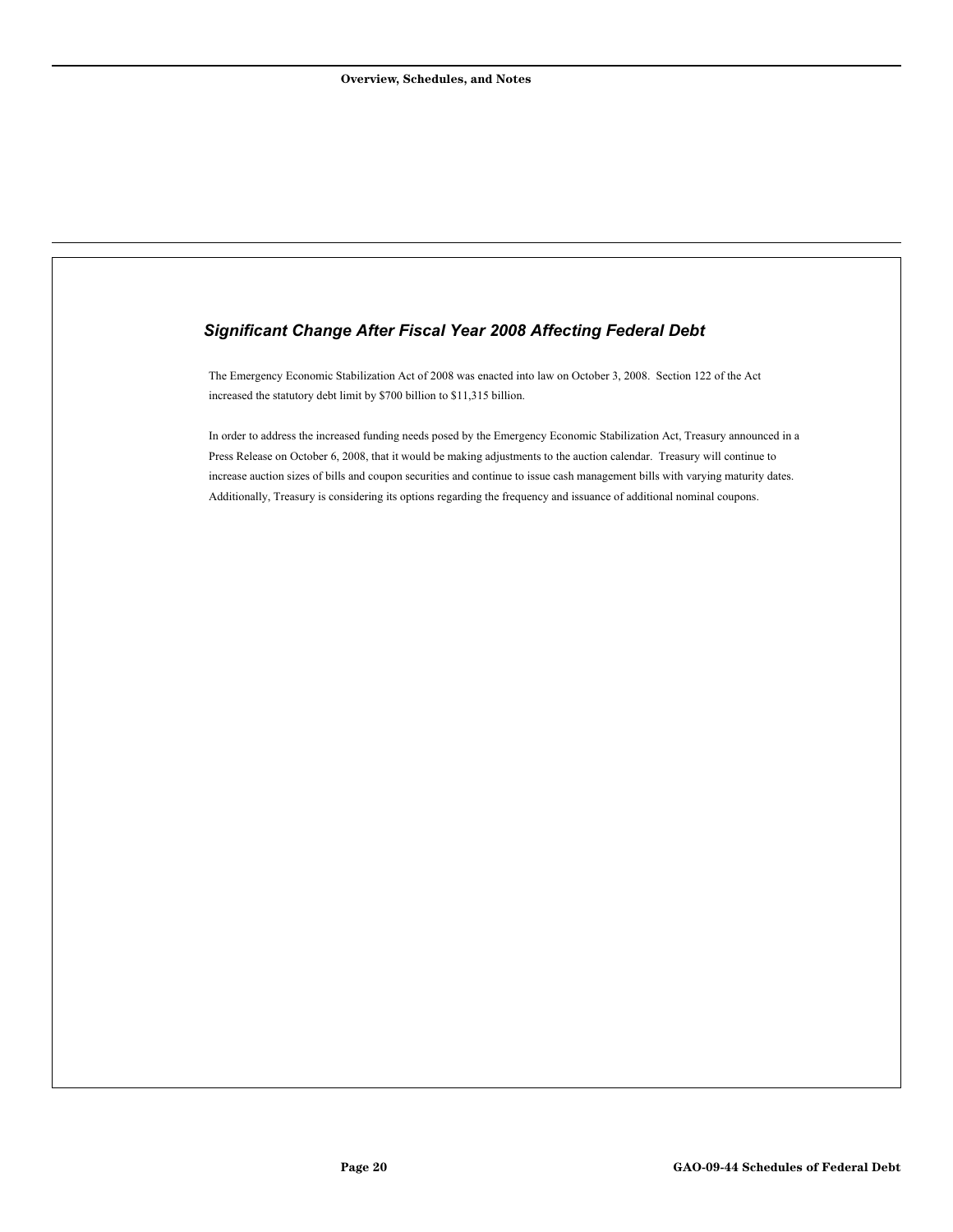#### <span id="page-23-0"></span>**Schedules of Federal Debt**

|                                                                                                                                         | <b>Federal Debt</b>       |                                |                                             |                                        |                                |                                             |
|-----------------------------------------------------------------------------------------------------------------------------------------|---------------------------|--------------------------------|---------------------------------------------|----------------------------------------|--------------------------------|---------------------------------------------|
|                                                                                                                                         | <b>Held by the Public</b> |                                |                                             | <b>Intragovernmental Debt Holdings</b> |                                |                                             |
|                                                                                                                                         | Principal<br>(Note 2)     | Accrued<br>Interest<br>Payable | Net Unamortized<br>Premiums/<br>(Discounts) | Principal<br>(Note 3)                  | Accrued<br>Interest<br>Payable | Net Unamortized<br>Premiums/<br>(Discounts) |
| <b>Balance as of</b><br>September 30, 2006                                                                                              | \$4,843,121               | \$41,119                       | ( \$40, 165)                                | \$3,649,853                            | \$45,726                       | (51, 159)                                   |
| <b>Increases</b><br>Borrowings from the<br>Public<br>Net Increase in<br>Intragovernmental Debt<br>Holdings                              | 4,596,053                 |                                | (48, 776)                                   | 294,495                                |                                | 6,005                                       |
| Accrued Interest (Note 4)                                                                                                               |                           | 189,396                        |                                             |                                        | 195,445                        |                                             |
| <b>Total Increases</b>                                                                                                                  | 4,596,053                 | 189,396                        | (48, 776)                                   | 294,495                                | 195,445                        | 6,005                                       |
| <b>Decreases</b><br>Repayments of Debt Held<br>by the Public<br><b>Interest Paid</b><br>Net Amortization (Note 4)                       | 4,389,869                 | 186,129                        | (49,500)                                    |                                        | 192,560                        | 1,116                                       |
| <b>Total Decreases</b>                                                                                                                  | 4,389,869                 | 186,129                        | (49,500)                                    | $\bf{0}$                               | 192,560                        | 1,116                                       |
| <b>Balance</b> as of<br>September 30, 2007                                                                                              | 5,049,305                 | 44,386                         | (39, 441)                                   | 3,944,348                              | 48,611                         | 3,730                                       |
| <b>Increases</b><br>Borrowings from the<br>Public<br>Net Increase in<br>Intragovernmental Debt<br>Holdings<br>Accrued Interest (Note 4) | 5,645,014                 | 209,068                        | (29, 192)                                   | 257,656                                | 213,943                        | 30,342                                      |
|                                                                                                                                         |                           |                                |                                             |                                        |                                |                                             |
| <b>Total Increases</b>                                                                                                                  | 5,645,014                 | 209,068                        | (29, 192)                                   | 257,656                                | 213,943                        | 30,342                                      |
| <b>Decreases</b><br>Repayments of Debt Held<br>by the Public<br><b>Interest Paid</b><br>Net Amortization (Note 4)                       | 4,885,627                 | 213,327                        | (32, 509)                                   |                                        | 212,161                        | 1,505                                       |
| <b>Total Decreases</b>                                                                                                                  | 4,885,627                 | 213,327                        | (32,509)                                    | $\bf{0}$                               | 212,161                        | 1,505                                       |

*The accompanying notes are an integral part of these schedules.*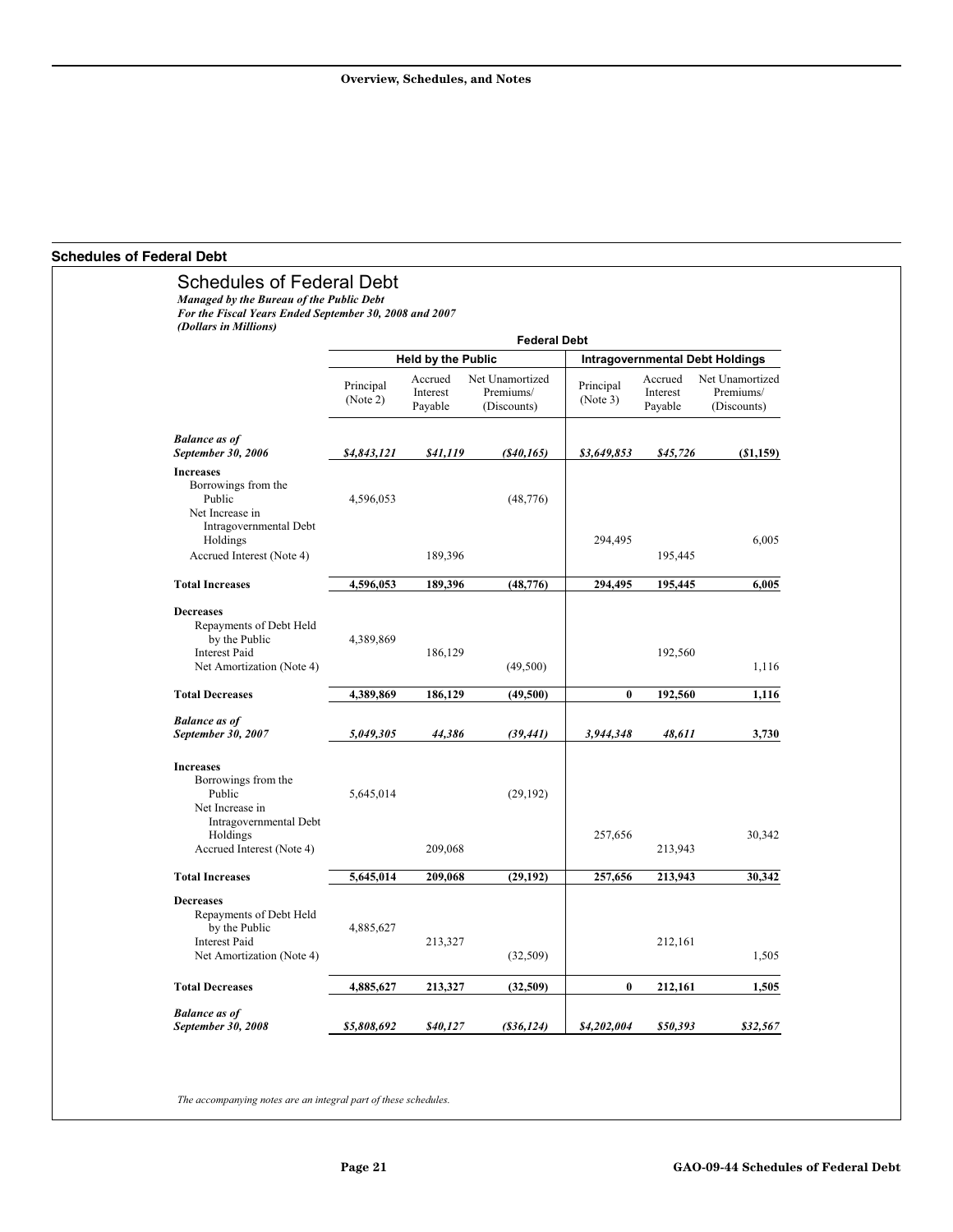*Notes to the Schedules of Federal Debt Managed by the Bureau of the Public Debt* 

#### <span id="page-24-0"></span>**Notes to the Schedules of Federal Debt**

*For the Fiscal Years Ended September 30, 2008 and 2007 (Dollars in Millions)*  **Note 1. Significant Accounting Policies**  Basis of Presentation The Schedules of Federal Debt Managed by the Bureau of the Public Debt (BPD) have been prepared to report fiscal year 2008 and fiscal year 2007 balances and activity relating to monies borrowed from the public and certain federal government accounts under Title 31 U.S.C. § 3101 to fund the U.S. government's operations. Permanent, indefinite appropriations are available for the payment of interest on the federal debt and the redemption of Treasury

#### Reporting Entity

securities.

The Constitution empowers the Congress to borrow money on the credit of the United States. The Congress has authorized the Secretary of the Treasury to borrow monies to operate the federal government within a statutory debt limit. Title 31 U.S.C. authorizes Treasury to prescribe the debt instruments and otherwise limit and restrict the amount and composition of the debt. BPD, an organizational entity within the Fiscal Service of the Department of the Treasury, is responsible for issuing Treasury securities in accordance with such authority and to account for the resulting debt. In addition, BPD has been given the responsibility to issue Treasury securities to trust funds for trust fund receipts not needed for current benefits and expenses. BPD issues and redeems Treasury securities for the trust funds based on data provided by program agencies and other Treasury entities. BPD also issues other specific securities outside of the authority of Title 31 U.S.C. §3101, such as HOPE Bonds. These securities are not reported on the Schedules of Federal Debt Managed by the Bureau of the Public Debt

#### Basis of Accounting

The schedules were prepared in conformity with U.S. generally accepted accounting principles and from BPD's automated accounting system, Public Debt Accounting and Reporting System. Interest costs are recorded as expenses when incurred, instead of when paid. Certain Treasury securities are issued at a discount or premium. These discounts and premiums are amortized over the term of the security using an interest method for all long term securities and the straight line method for short term securities. The Department of the Treasury also issues Treasury Inflation-Protected Securities (TIPS). The principal for TIPS is adjusted daily over the life of the security based on the Consumer Price Index for all Urban Consumers.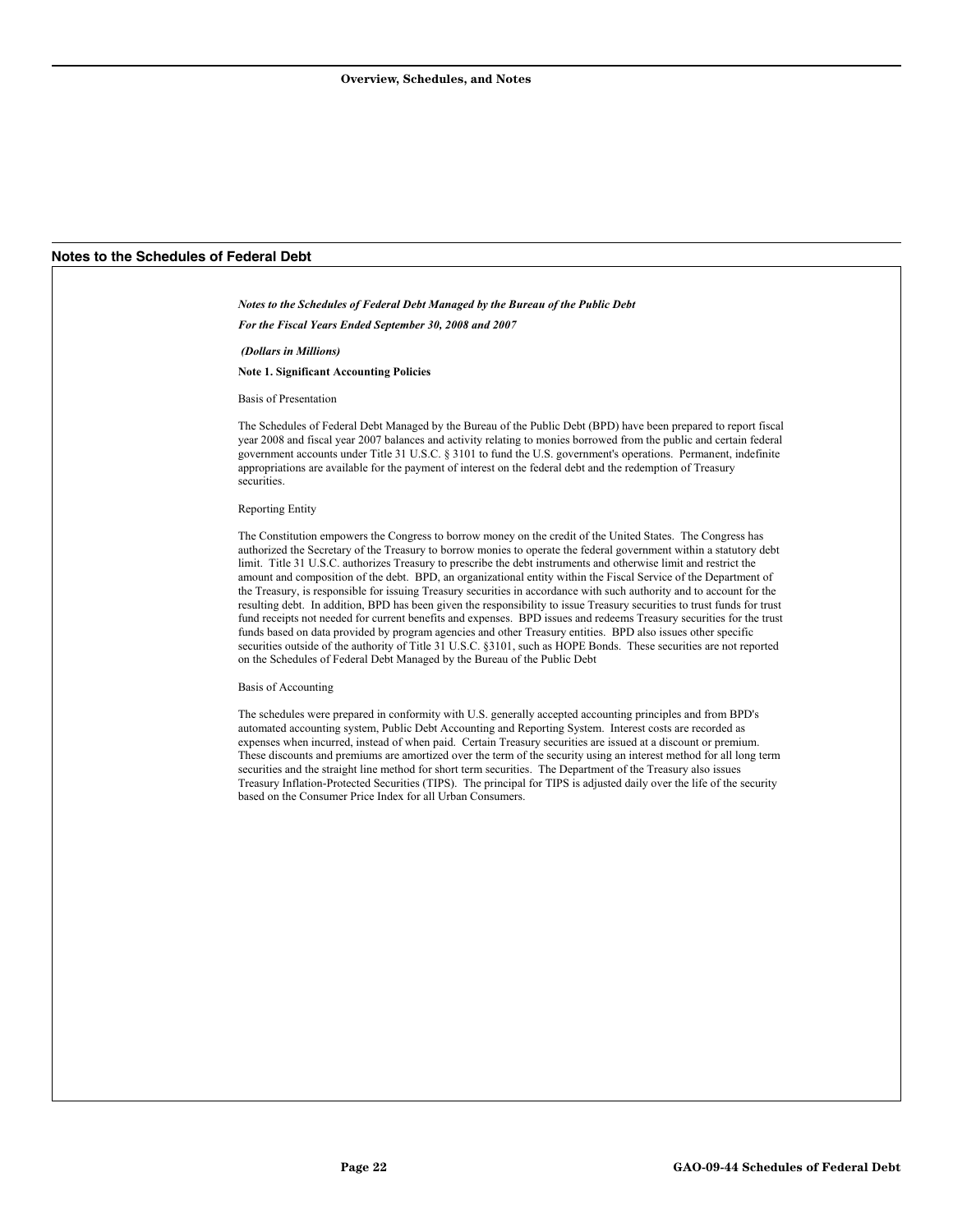| Notes to the Schedules of Federal Debt Managed by the Bureau of the Public Debt |
|---------------------------------------------------------------------------------|
| For the Fiscal Years Ended September 30, 2008 and 2007                          |

#### *(Dollars in Millions)*

**Note 2. Federal Debt Held by the Public** 

As of September 30, 2008 and 2007, Federal Debt Held by the Public consisted of the following:

|                                       | 2008        |                  | 2007        |                  |  |
|---------------------------------------|-------------|------------------|-------------|------------------|--|
|                                       |             | Average Interest |             | Average Interest |  |
|                                       | Amount      | Rates            | Amount      | Rates            |  |
| Marketable:                           |             |                  |             |                  |  |
| <b>Treasury Bills</b>                 | \$1,484,332 | $1.6\%$          | \$954,607   | 4.6%             |  |
| <b>Treasury Notes</b>                 | 2,623,364   | 4.1%             | 2,456,100   | 4.4%             |  |
| <b>Treasury Bonds</b>                 | 578,504     | 7.1%             | 560,922     | 7.4%             |  |
| <b>TIPS</b>                           | 523,951     | 2.0%             | 456,776     | 2.3%             |  |
| Total Marketable                      | \$5,210,151 |                  | \$4,428,405 |                  |  |
| Nonmarketable                         | \$598,541   | 4.1%             | \$620,900   | 4.9%             |  |
| Total Federal Debt Held by the Public | \$5,808,692 |                  | \$5,049,305 |                  |  |

Treasury issues marketable bills at a discount and pays the par amount of the security upon maturity. The average interest rate on Treasury bills represents the original issue effective yield on securities outstanding as of September 30, 2008 and 2007, respectively. Treasury bills are issued with a term of one year or less.

Treasury issues marketable notes and bonds as long-term securities that pay semi-annual interest based on the securities' stated interest rate. These securities are issued at either par value or at an amount that reflects a discount or a premium. The average interest rate on marketable notes and bonds represents the stated interest rate adjusted by any discount or premium on securities outstanding as of September 30, 2008 and 2007. Treasury notes are issued with a term of  $2 - 10$  years and Treasury bonds are issued with a term of more than 10 years.

Treasury also issues TIPS that have interest and redemption payments, which are tied to the Consumer Price Index, a widely used measure of inflation. TIPS are issued with a term of 5 years or more. At maturity, TIPS are redeemed at the inflation-adjusted principal amount, or the original par value, whichever is greater. TIPS pay a semi-annual fixed rate of interest applied to the inflation-adjusted principal. The TIPS Federal Debt Held by the Public inflation-adjusted principal balance includes inflation of \$72,930 million and \$50,517 million as of September 30, 2008 and 2007, respectively.

Federal Debt Held by the Public includes federal debt held outside of the U. S. government by individuals, corporations, Federal Reserve Banks (FRB), state and local governments, and foreign governments and central banks. As of September 30, 2008, the FRB owned \$221 billion, net of \$256 billion in securities lent to dealers, for total holdings of \$477 billion. As of September 30, 2007, the FRB owned \$775 billion, net of \$5 billion in securities lent to dealers, for total holdings of \$780 billion. These securities are held in the FRB System Open Market Account (SOMA) for the purpose of conducting monetary policy.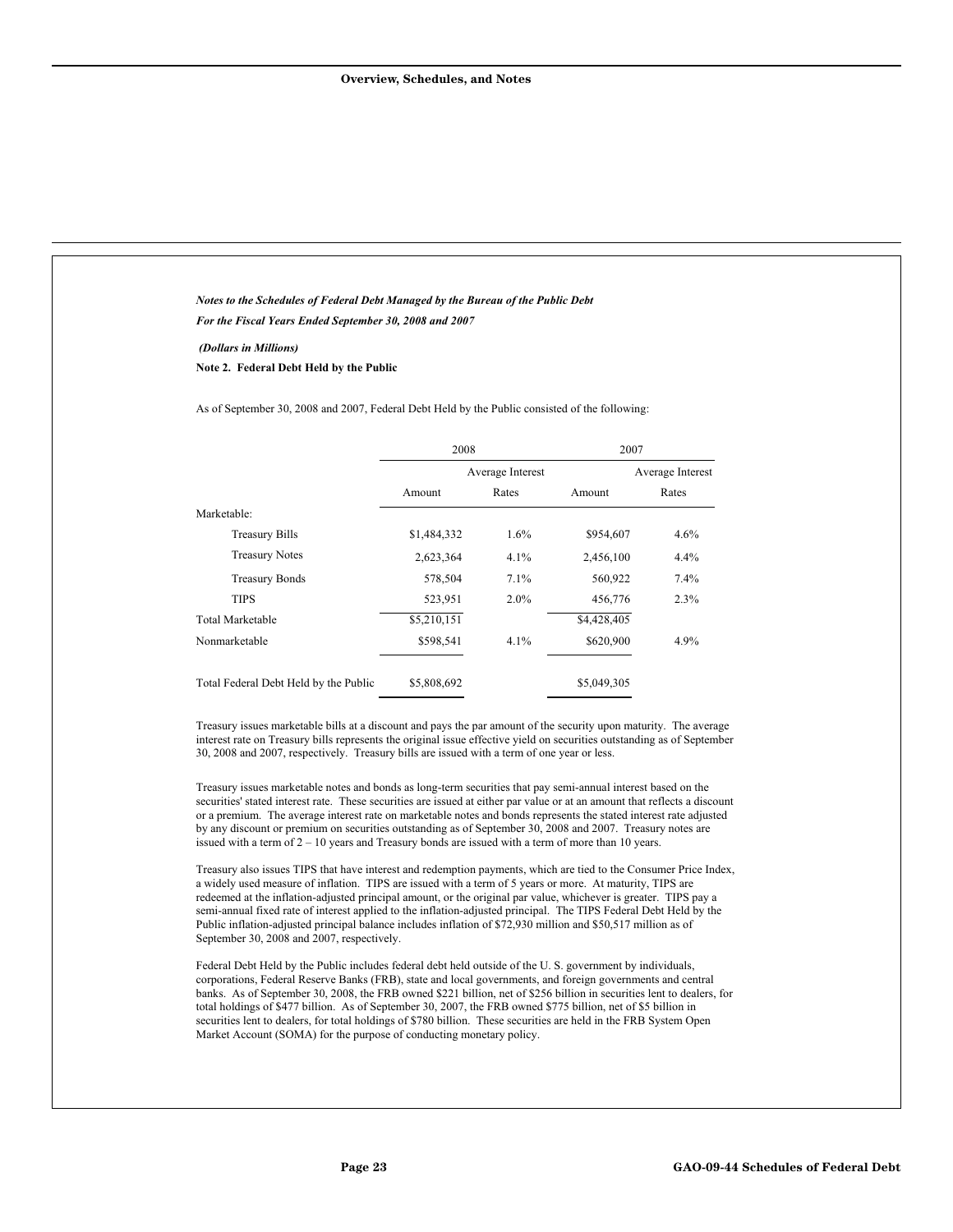| For the Fiscal Years Ended September 30, 2008 and 2007                                                                                                                                                                                                                                                                                                                                                                                                                                                                                                                                                                                                                                                                                                                                                                                                                                                                                                                                                                                                                                                                                                                                          | Notes to the Schedules of Federal Debt Managed by the Bureau of the Public Debt |                                                                                              |
|-------------------------------------------------------------------------------------------------------------------------------------------------------------------------------------------------------------------------------------------------------------------------------------------------------------------------------------------------------------------------------------------------------------------------------------------------------------------------------------------------------------------------------------------------------------------------------------------------------------------------------------------------------------------------------------------------------------------------------------------------------------------------------------------------------------------------------------------------------------------------------------------------------------------------------------------------------------------------------------------------------------------------------------------------------------------------------------------------------------------------------------------------------------------------------------------------|---------------------------------------------------------------------------------|----------------------------------------------------------------------------------------------|
|                                                                                                                                                                                                                                                                                                                                                                                                                                                                                                                                                                                                                                                                                                                                                                                                                                                                                                                                                                                                                                                                                                                                                                                                 |                                                                                 |                                                                                              |
| (Dollars in Millions)                                                                                                                                                                                                                                                                                                                                                                                                                                                                                                                                                                                                                                                                                                                                                                                                                                                                                                                                                                                                                                                                                                                                                                           |                                                                                 |                                                                                              |
| Note 2. Federal Debt Held by the Public (continued)                                                                                                                                                                                                                                                                                                                                                                                                                                                                                                                                                                                                                                                                                                                                                                                                                                                                                                                                                                                                                                                                                                                                             |                                                                                 |                                                                                              |
| Treasury issues nonmarketable securities at either par value or at an amount that reflects a discount or a premium.<br>The average interest rate on the nonmarketable securities represents the original issue weighted effective yield on<br>securities outstanding as of September 30, 2008 and 2007. Nonmarketable securities are issued with a term of on<br>demand to more than 10 years.                                                                                                                                                                                                                                                                                                                                                                                                                                                                                                                                                                                                                                                                                                                                                                                                  |                                                                                 |                                                                                              |
| As of September 30, 2008 and 2007, nonmarketable securities consisted of the following:                                                                                                                                                                                                                                                                                                                                                                                                                                                                                                                                                                                                                                                                                                                                                                                                                                                                                                                                                                                                                                                                                                         |                                                                                 |                                                                                              |
|                                                                                                                                                                                                                                                                                                                                                                                                                                                                                                                                                                                                                                                                                                                                                                                                                                                                                                                                                                                                                                                                                                                                                                                                 | 2008                                                                            | 2007                                                                                         |
| <b>Domestic Series</b>                                                                                                                                                                                                                                                                                                                                                                                                                                                                                                                                                                                                                                                                                                                                                                                                                                                                                                                                                                                                                                                                                                                                                                          | \$29,995                                                                        | \$29,995                                                                                     |
| Foreign Series                                                                                                                                                                                                                                                                                                                                                                                                                                                                                                                                                                                                                                                                                                                                                                                                                                                                                                                                                                                                                                                                                                                                                                                  | 2,986                                                                           | 2,986                                                                                        |
| R.E.A. Series                                                                                                                                                                                                                                                                                                                                                                                                                                                                                                                                                                                                                                                                                                                                                                                                                                                                                                                                                                                                                                                                                                                                                                                   | $\mathbf{1}$                                                                    | 1                                                                                            |
| State and Local Government Series                                                                                                                                                                                                                                                                                                                                                                                                                                                                                                                                                                                                                                                                                                                                                                                                                                                                                                                                                                                                                                                                                                                                                               | 260,238                                                                         | 296,513                                                                                      |
| United States Savings Securities                                                                                                                                                                                                                                                                                                                                                                                                                                                                                                                                                                                                                                                                                                                                                                                                                                                                                                                                                                                                                                                                                                                                                                | 194,253                                                                         | 197,171                                                                                      |
| Government Account Series                                                                                                                                                                                                                                                                                                                                                                                                                                                                                                                                                                                                                                                                                                                                                                                                                                                                                                                                                                                                                                                                                                                                                                       | 107,498                                                                         | 88,153                                                                                       |
| Other                                                                                                                                                                                                                                                                                                                                                                                                                                                                                                                                                                                                                                                                                                                                                                                                                                                                                                                                                                                                                                                                                                                                                                                           | 3,570                                                                           | 6,081                                                                                        |
| Total Nonmarketable                                                                                                                                                                                                                                                                                                                                                                                                                                                                                                                                                                                                                                                                                                                                                                                                                                                                                                                                                                                                                                                                                                                                                                             | \$598,541                                                                       | \$620,900                                                                                    |
| Government Account Series (GAS) securities are nonmarketable securities issued to federal government accounts.<br>Federal Debt Held by the Public includes GAS securities issued to certain federal government accounts. One<br>example is the GAS securities held by the Government Securities Investment Fund (G-Fund) of the federal<br>employees' Thrift Savings Plan. Federal employees and retirees who have individual accounts own the GAS<br>securities held by the fund. For this reason, these securities are considered part of the Federal Debt Held by the<br>Public rather than Intragovernmental Debt Holdings. The GAS securities held by the G-Fund consist of overnight<br>investments redeemed one business day after their issue. The net increase in amounts borrowed from the fund<br>during fiscal years 2008 and 2007 are included in the respective Borrowings from the Public amounts reported on<br>the Schedules of Federal Debt.<br>Fiscal year-end September 30, 2007 occurred on a Sunday. As a result, \$26,591 million of marketable Treasury<br>notes matured but not repaid were included in the balance of the total Federal Debt Held by the Public as of |                                                                                 | September 30, 2007. Settlement of these debt repayments occurred on Monday, October 1, 2007. |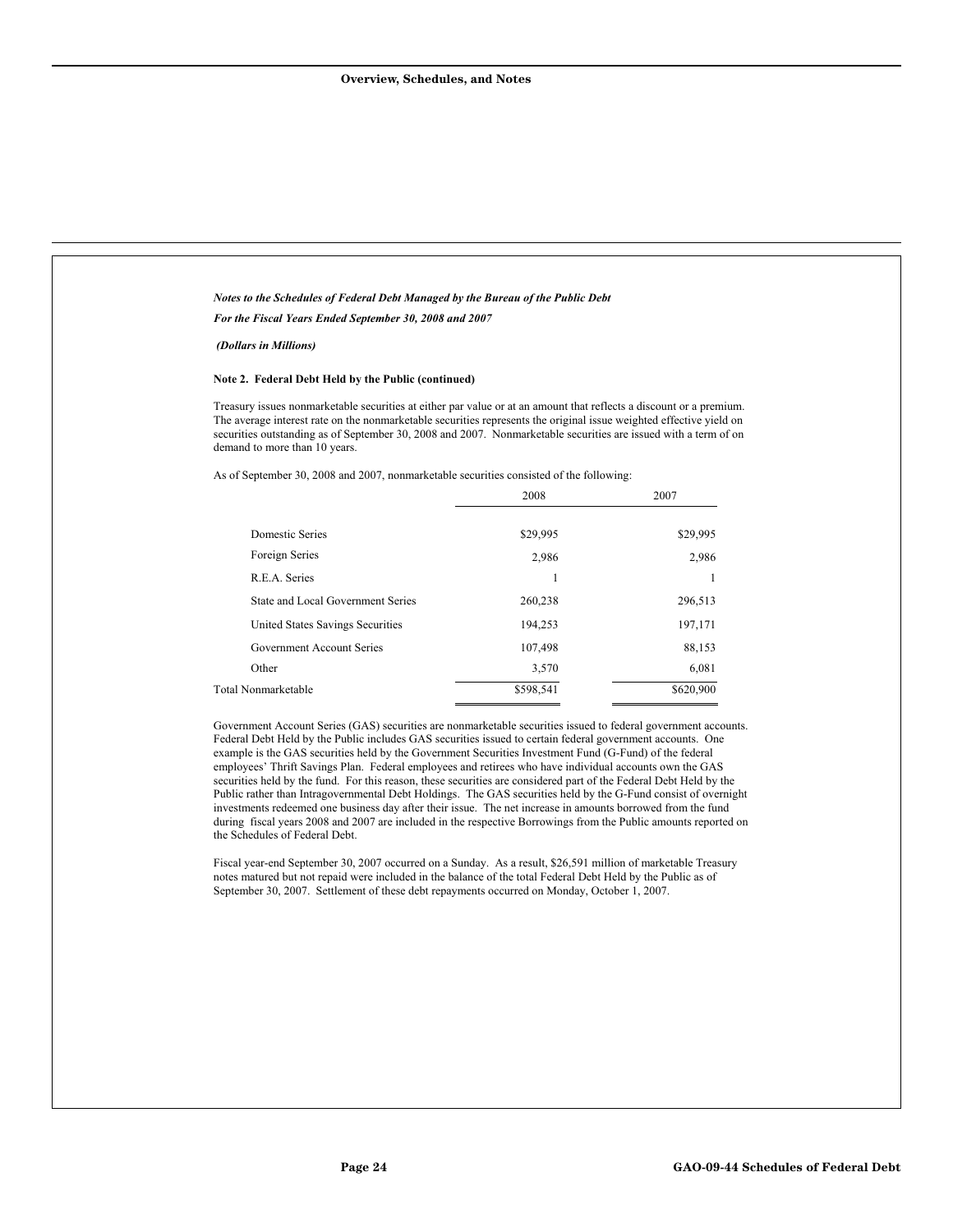| Notes to the Schedules of Federal Debt Managed by the Bureau of the Public Debt                                                                                                                                                                                                                                                                                                                                                                                                                                                                                                                                                                                                                                                                                                                                                                                                                 |                                                                                                                                                                                                                  |                                                                                                                                                                                                             |
|-------------------------------------------------------------------------------------------------------------------------------------------------------------------------------------------------------------------------------------------------------------------------------------------------------------------------------------------------------------------------------------------------------------------------------------------------------------------------------------------------------------------------------------------------------------------------------------------------------------------------------------------------------------------------------------------------------------------------------------------------------------------------------------------------------------------------------------------------------------------------------------------------|------------------------------------------------------------------------------------------------------------------------------------------------------------------------------------------------------------------|-------------------------------------------------------------------------------------------------------------------------------------------------------------------------------------------------------------|
| For the Fiscal Years Ended September 30, 2008 and 2007                                                                                                                                                                                                                                                                                                                                                                                                                                                                                                                                                                                                                                                                                                                                                                                                                                          |                                                                                                                                                                                                                  |                                                                                                                                                                                                             |
| (Dollars in Millions)                                                                                                                                                                                                                                                                                                                                                                                                                                                                                                                                                                                                                                                                                                                                                                                                                                                                           |                                                                                                                                                                                                                  |                                                                                                                                                                                                             |
| <b>Note 3. Intragovernmental Debt Holdings</b>                                                                                                                                                                                                                                                                                                                                                                                                                                                                                                                                                                                                                                                                                                                                                                                                                                                  |                                                                                                                                                                                                                  |                                                                                                                                                                                                             |
| As of September 30, 2008 and 2007, Intragovernmental Debt Holdings are owed to the following:                                                                                                                                                                                                                                                                                                                                                                                                                                                                                                                                                                                                                                                                                                                                                                                                   |                                                                                                                                                                                                                  |                                                                                                                                                                                                             |
| SSA:<br>Federal Old-Age and Survivors Insurance Trust Fund<br>OPM:<br>Civil Service Retirement and Disability Fund<br>Federal Hospital Insurance Trust Fund<br>HHS:<br>SSA:<br>Federal Disability Insurance Trust Fund<br>DOD:<br>Military Retirement Fund<br>DOD:<br>DOD Medicare-Eligible Retiree Health Care Fund<br>DOL:<br>Unemployment Trust Fund<br>HHS:<br>Federal Supplementary Medical Insurance Trust Fund<br>DOE:<br>Nuclear Waste Disposal Fund<br>OPM:<br>Employees Life Insurance Fund<br>OPM:<br>Postal Service Retiree Health Benefits Fund<br>FDIC:<br>The Deposit Insurance Fund<br>DOL:<br>Pension Benefit Guaranty Corporation<br>HUD:<br>FHA - Liquidating Account<br>Treasury: Exchange Stabilization Fund<br>OPM:<br>Employees Health Benefits Fund<br>DOS:<br>Foreign Service Retirement and Disability Fund<br>DOT:<br>Highway Trust Fund<br>Other Programs and Funds | 2008<br>\$2,150,651<br>714,850<br>318,741<br>216,487<br>215,949<br>112,726<br>72,432<br>59,090<br>42,570<br>34,397<br>32,294<br>29,937<br>$22,367*$<br>19,085<br>16,847<br>15,563<br>14,855<br>12,811<br>100,352 | 2007<br>\$1,968,262<br>687,665<br>319,377<br>213,830<br>190,232<br>92,191<br>74,923<br>39,248<br>39,435<br>32,965<br>25,491<br>47,515<br>35,775<br>22,405<br>16,436<br>15,890<br>14,378<br>12,205<br>96,125 |
|                                                                                                                                                                                                                                                                                                                                                                                                                                                                                                                                                                                                                                                                                                                                                                                                                                                                                                 |                                                                                                                                                                                                                  |                                                                                                                                                                                                             |
| Total Intragovernmental Debt Holdings<br>* This amount includes \$5,580 million of marketable Treasury securities as well as \$16,787 million of GAS<br>securities.                                                                                                                                                                                                                                                                                                                                                                                                                                                                                                                                                                                                                                                                                                                             | \$4,202,004                                                                                                                                                                                                      | \$3,944,348                                                                                                                                                                                                 |
| Social Security Administration (SSA); Office of Personnel Management (OPM); Department of Health and Human<br>Services (HHS); Department of Defense (DOD); Department of Labor (DOL); Department of Energy (DOE);<br>Federal Deposit Insurance Corporation (FDIC); Department of Housing and Urban Development (HUD);<br>Department of the Treasury (Treasury); Department of State (DOS); Department of Transportation (DOT).                                                                                                                                                                                                                                                                                                                                                                                                                                                                  |                                                                                                                                                                                                                  |                                                                                                                                                                                                             |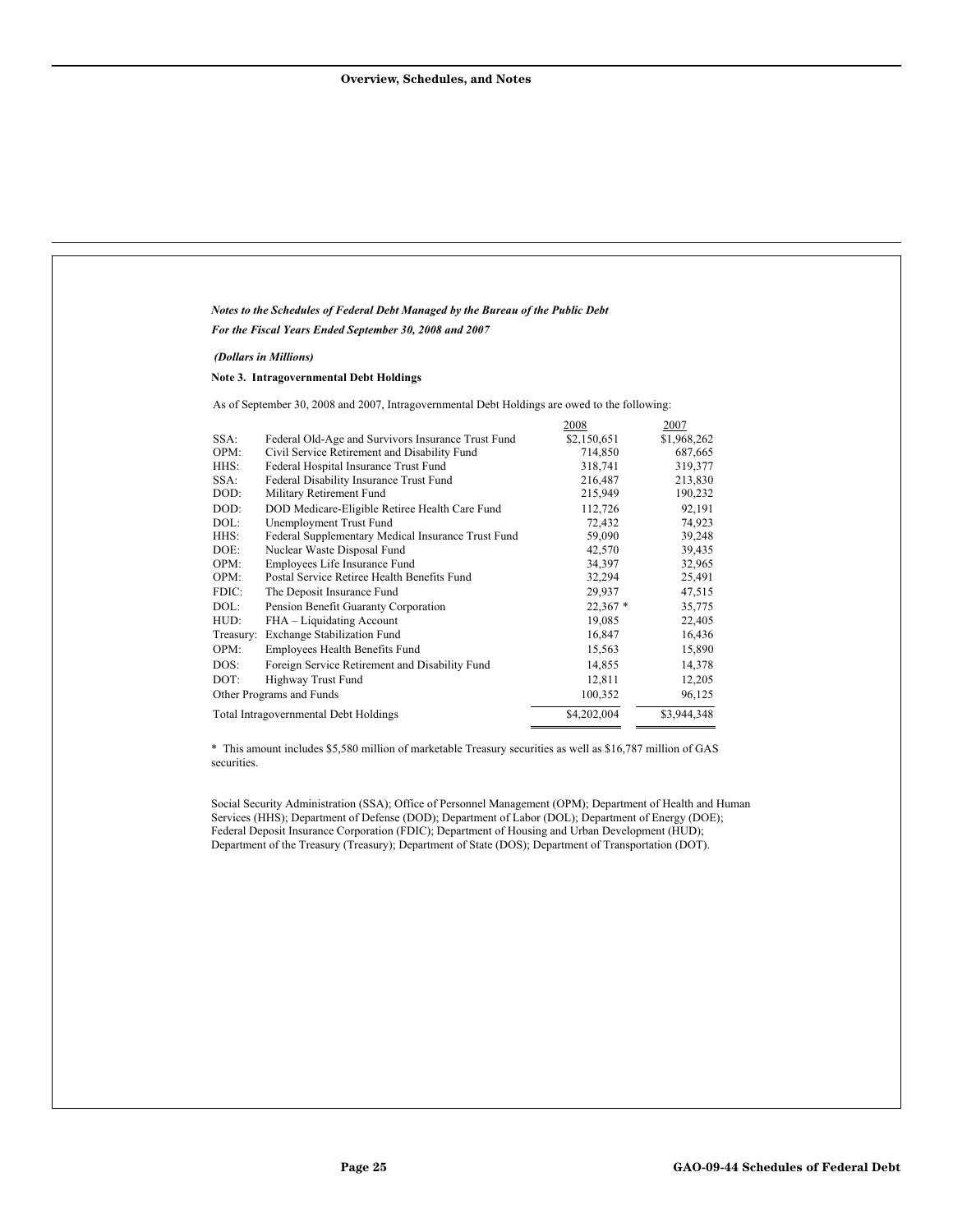| Notes to the Schedules of Federal Debt Managed by the Bureau of the Public Debt                                                                                                                                                                                                                                                                                                                                                                                                                                                                                                                                                                                                                                                                                                                                                                                                                                                                                                                                                                                                                                                           |                     |                     |
|-------------------------------------------------------------------------------------------------------------------------------------------------------------------------------------------------------------------------------------------------------------------------------------------------------------------------------------------------------------------------------------------------------------------------------------------------------------------------------------------------------------------------------------------------------------------------------------------------------------------------------------------------------------------------------------------------------------------------------------------------------------------------------------------------------------------------------------------------------------------------------------------------------------------------------------------------------------------------------------------------------------------------------------------------------------------------------------------------------------------------------------------|---------------------|---------------------|
| For the Fiscal Years Ended September 30, 2008 and 2007                                                                                                                                                                                                                                                                                                                                                                                                                                                                                                                                                                                                                                                                                                                                                                                                                                                                                                                                                                                                                                                                                    |                     |                     |
| (Dollars in Millions)                                                                                                                                                                                                                                                                                                                                                                                                                                                                                                                                                                                                                                                                                                                                                                                                                                                                                                                                                                                                                                                                                                                     |                     |                     |
| Note 3. Intragovernmental Debt Holdings (continued)                                                                                                                                                                                                                                                                                                                                                                                                                                                                                                                                                                                                                                                                                                                                                                                                                                                                                                                                                                                                                                                                                       |                     |                     |
| Intragovernmental Debt Holdings primarily consist of GAS securities. Treasury issues GAS securities at either par<br>value or at an amount that reflects a discount or a premium. The average interest rates for fiscal years 2008 and<br>2007 were 4.8 and 5.1 percent, respectively. The average interest rate represents the original issue weighted<br>effective yield on securities outstanding as of September 30, 2008 and 2007. GAS securities are issued with a term<br>of on demand to 30 years. GAS securities include TIPS, which are reported at an inflation-adjusted principal<br>balance using the Consumer Price Index. As of September 30, 2008 and 2007, the inflation-adjusted principal<br>balance included inflation of \$54,776 million and \$28,643 million, respectively.<br>Fiscal year-ended September 30, 2007 occurred on a Sunday. As a result, \$53 million of GAS securities held by<br>Federal Agencies matured but not repaid were included in the balance of the Intragovernmental Debt Holdings as of<br>September 30, 2007. Settlement of these debt repayments occurred on Monday, October 1, 2007. |                     |                     |
|                                                                                                                                                                                                                                                                                                                                                                                                                                                                                                                                                                                                                                                                                                                                                                                                                                                                                                                                                                                                                                                                                                                                           |                     |                     |
| <b>Note 4. Interest Expense</b><br>Interest expense on Federal Debt Managed by BPD for fiscal years 2008 and 2007 consisted of the                                                                                                                                                                                                                                                                                                                                                                                                                                                                                                                                                                                                                                                                                                                                                                                                                                                                                                                                                                                                        |                     |                     |
| following:                                                                                                                                                                                                                                                                                                                                                                                                                                                                                                                                                                                                                                                                                                                                                                                                                                                                                                                                                                                                                                                                                                                                | 2008                | 2007                |
| Federal Debt Held by the Public<br>Accrued Interest<br>Net Amortization of Premiums and Discounts                                                                                                                                                                                                                                                                                                                                                                                                                                                                                                                                                                                                                                                                                                                                                                                                                                                                                                                                                                                                                                         | \$209,068<br>32,509 | \$189,396<br>49,500 |
| Total Interest Expense on Federal Debt Held by the Public                                                                                                                                                                                                                                                                                                                                                                                                                                                                                                                                                                                                                                                                                                                                                                                                                                                                                                                                                                                                                                                                                 | 241,577             | 238,896             |
| Intragovernmental Debt Holdings<br>Accrued Interest                                                                                                                                                                                                                                                                                                                                                                                                                                                                                                                                                                                                                                                                                                                                                                                                                                                                                                                                                                                                                                                                                       | 213,943             | 195,445             |
| Net Amortization of Premiums and Discounts<br>Total Interest Expense on Intragovernmental Debt Holdings                                                                                                                                                                                                                                                                                                                                                                                                                                                                                                                                                                                                                                                                                                                                                                                                                                                                                                                                                                                                                                   | (1,505)<br>212,438  | (1,116)<br>194,329  |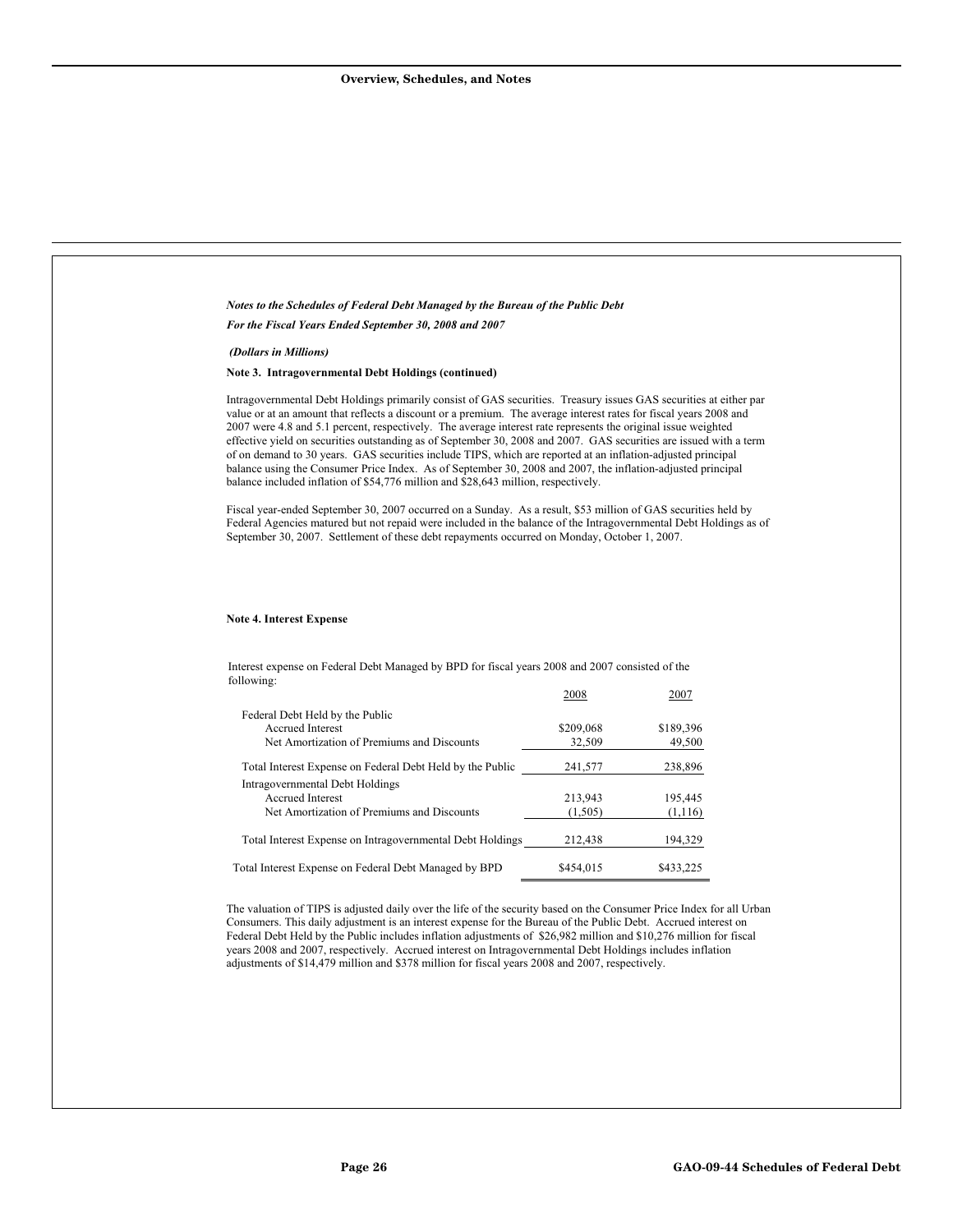| Notes to the Schedules of Federal Debt Managed by the Bureau of the Public Debt                                                                                                                                                                                                        |                             |                             |  |
|----------------------------------------------------------------------------------------------------------------------------------------------------------------------------------------------------------------------------------------------------------------------------------------|-----------------------------|-----------------------------|--|
| For the Fiscal Years Ended September 30, 2008 and 2007                                                                                                                                                                                                                                 |                             |                             |  |
| (Dollars in Millions)                                                                                                                                                                                                                                                                  |                             |                             |  |
| Note 5. Fund Balance With Treasury                                                                                                                                                                                                                                                     |                             |                             |  |
|                                                                                                                                                                                                                                                                                        | As of<br>September 30, 2008 | As of<br>September 30, 2007 |  |
| Appropriated Funds Obligated                                                                                                                                                                                                                                                           | \$168                       | \$156                       |  |
| The Fund Balance with Treasury, a non-entity, intragovernmental account, is not included on the Schedules of<br>Federal Debt and is presented for informational purposes.                                                                                                              |                             |                             |  |
| Note 6. Subsequent Event                                                                                                                                                                                                                                                               |                             |                             |  |
|                                                                                                                                                                                                                                                                                        |                             |                             |  |
| In order to address funding needs posed by the Emergency Economic Stabilization Act of 2008 enacted into law on<br>October 3, 2008, issuances of marketable securities will continue to increase. This act increased the statutory debt<br>limit by \$700 billion to \$11,315 billion. |                             |                             |  |
|                                                                                                                                                                                                                                                                                        |                             |                             |  |
|                                                                                                                                                                                                                                                                                        |                             |                             |  |
|                                                                                                                                                                                                                                                                                        |                             |                             |  |
|                                                                                                                                                                                                                                                                                        |                             |                             |  |
|                                                                                                                                                                                                                                                                                        |                             |                             |  |
|                                                                                                                                                                                                                                                                                        |                             |                             |  |
|                                                                                                                                                                                                                                                                                        |                             |                             |  |
|                                                                                                                                                                                                                                                                                        |                             |                             |  |
|                                                                                                                                                                                                                                                                                        |                             |                             |  |
|                                                                                                                                                                                                                                                                                        |                             |                             |  |
|                                                                                                                                                                                                                                                                                        |                             |                             |  |
|                                                                                                                                                                                                                                                                                        |                             |                             |  |
|                                                                                                                                                                                                                                                                                        |                             |                             |  |
|                                                                                                                                                                                                                                                                                        |                             |                             |  |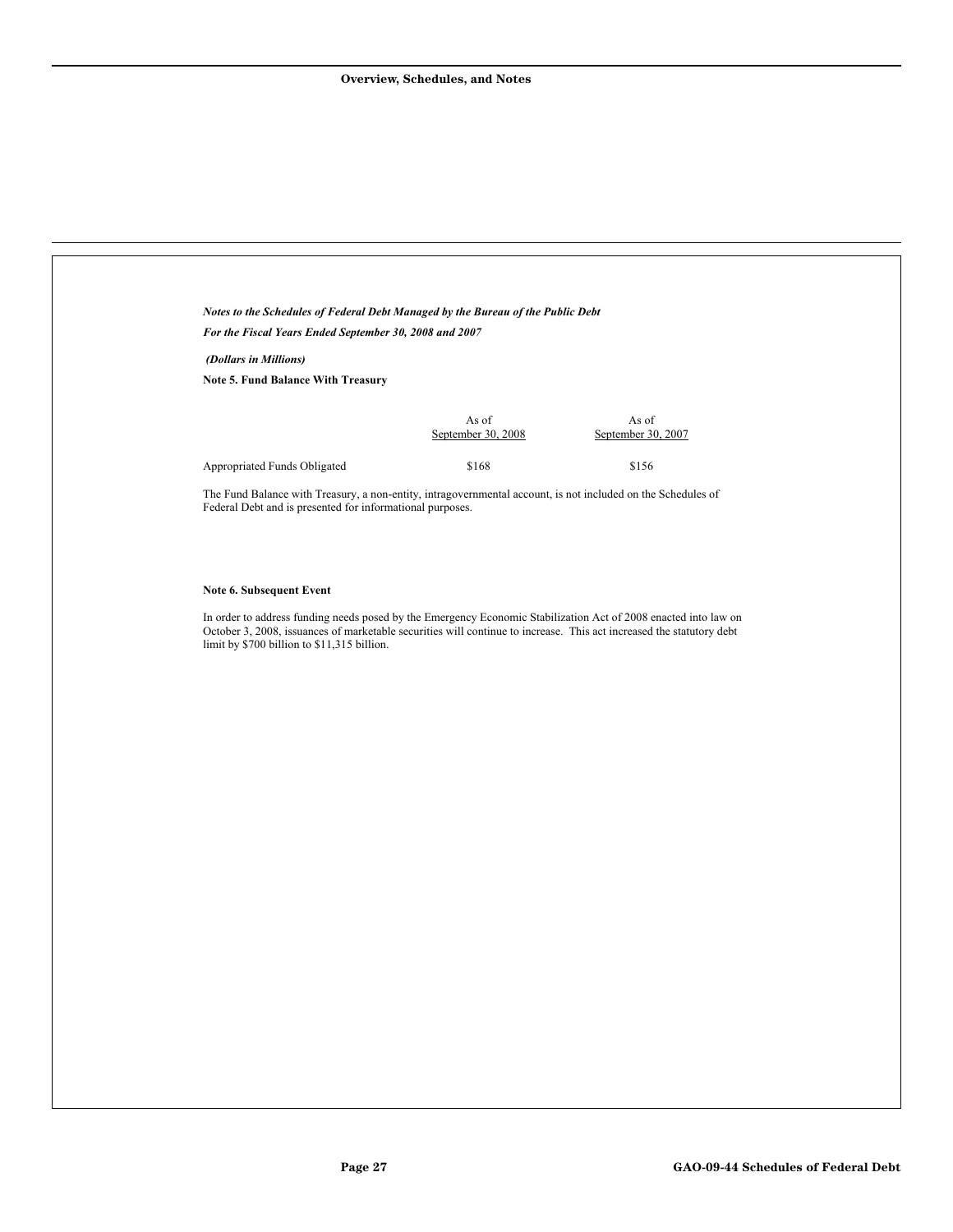## <span id="page-30-0"></span>**Comments from the Bureau of the Public Debt**

DEPARTMENT OF THE TREASURY BUREAU OF THE PUBLIC DEBT **WASHINGTON, DC 20239-0001** November 6, 2008 Mr. Gary T. Engel Director, Financial Management and Assurance Government Accountability Office 441 G Street, N.W. Washington, DC 20548 Dear Mr. Engel: This letter is our response to your audit of the Schedules of Federal Debt Managed by the Bureau of the Public Debt for the fiscal years ended September 30, 2008 and 2007. We agree with your audit report's conclusions. We appreciate the knowledge and experience displayed by your audit team as we finalize the twelfth consecutive year of our professional relationship. This year has been unusually challenging with the shift in economic and policy changes, but we were able to work in collaboration with your audit team to achieve positive results. We would like to thank you and your staff for your efficiency and timeliness as we face more stringent audit requirements. Through combined efforts, the usability of these reports continues to grow and we look forward to continuing this productive and successful relationship. Sincerely,  $\overline{\text{VanZec}}$ Commissioner www.treasurydirect.gov